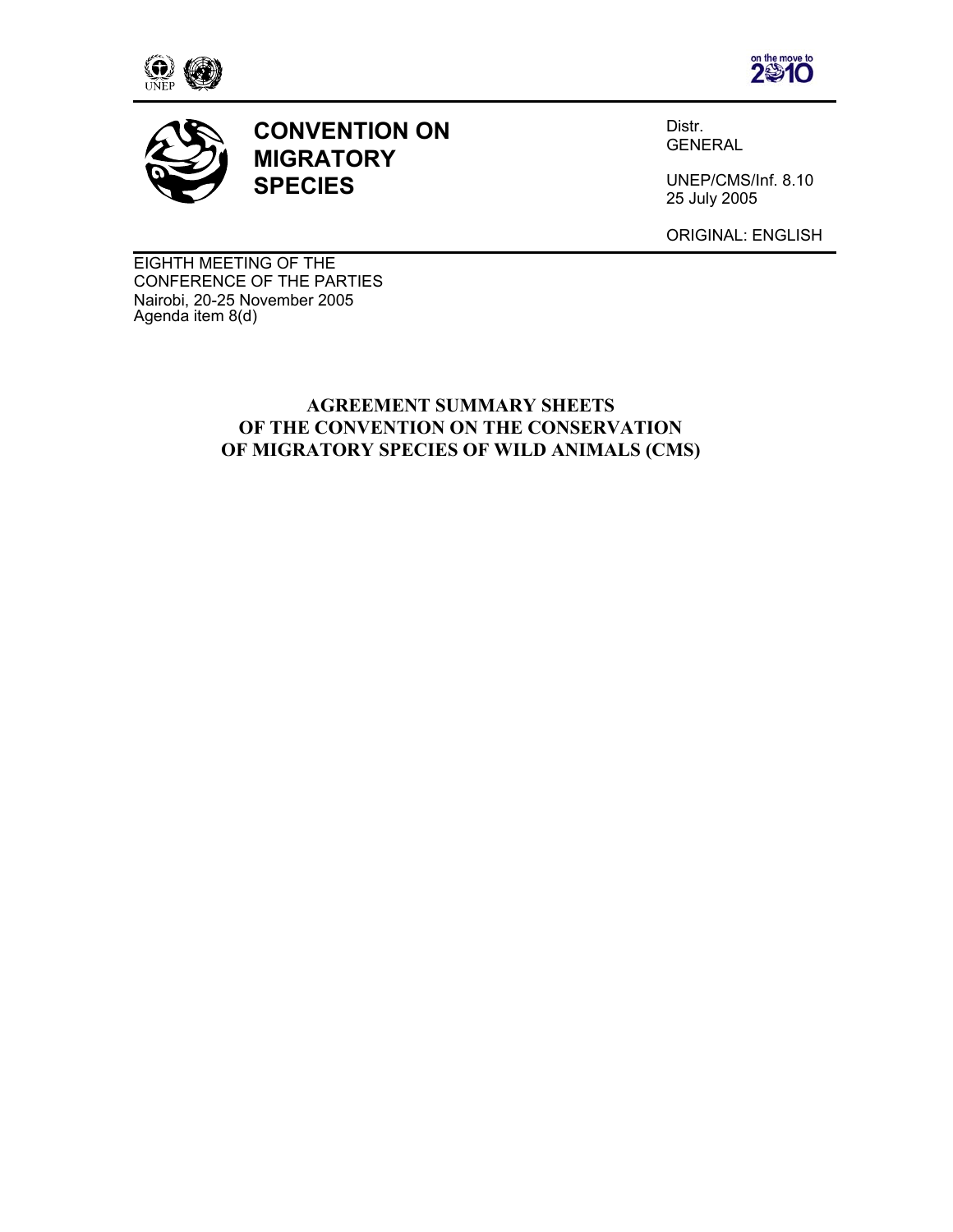

# **AGREEMENT SUMMARY SHEETS**

# **1 August 2005**

Page 2 of 20 Last update: 15 July 2005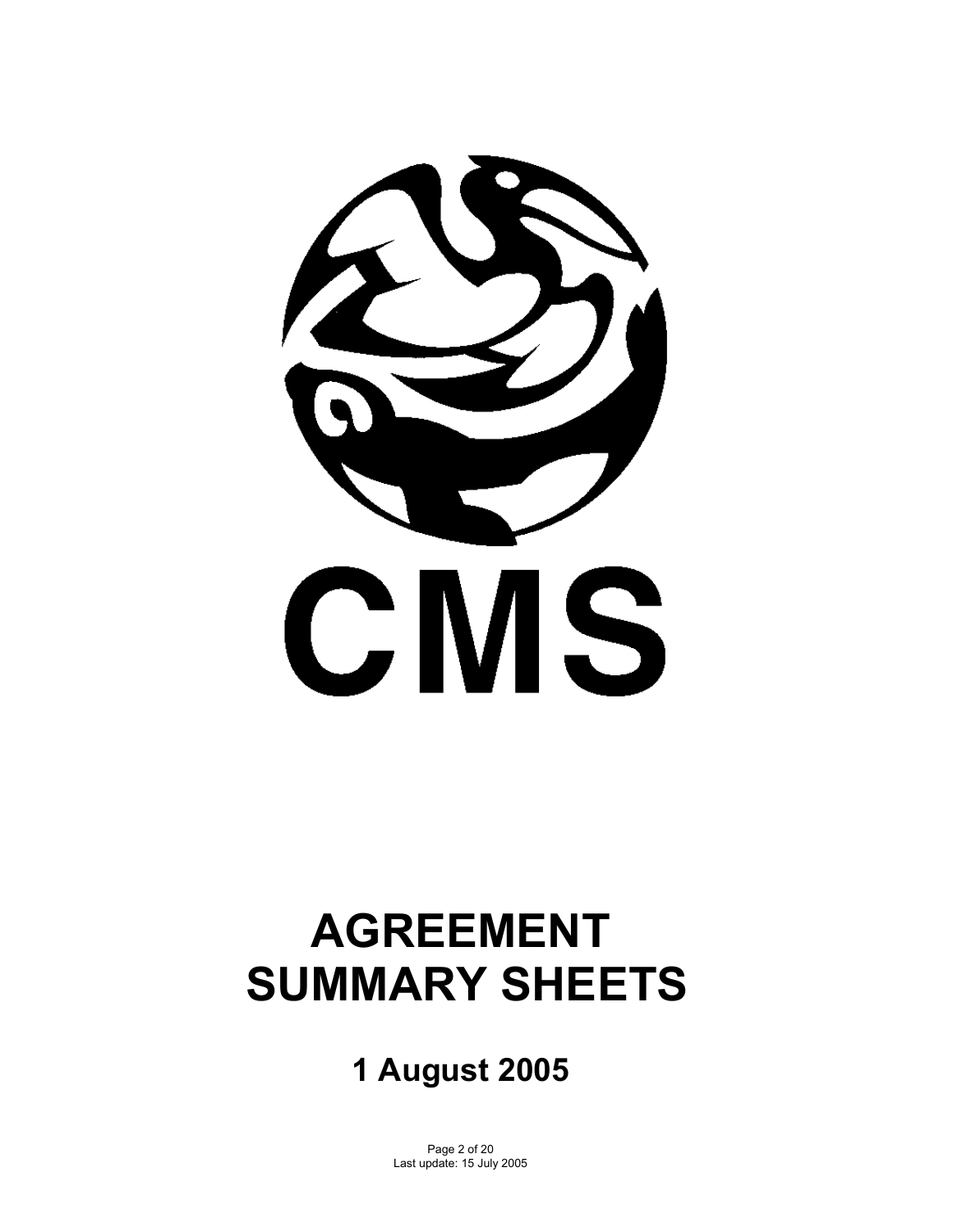## **CONTENTS**

#### **KEY TO AGREEMENT SUMMARY SHEETS**

#### **AGREEMENTS**

| Agreement on the Conservation of Seals in the Wadden Sea                                                                              | 3              |
|---------------------------------------------------------------------------------------------------------------------------------------|----------------|
| Agreement on the Conservation of Populations of European Bats                                                                         | 4              |
| Agreement on the Conservation of Small Cetaceans of the Baltic and North Seas                                                         | 6              |
| Agreement on the Conservation of African-Eurasian Migratory Waterbirds                                                                | $\overline{7}$ |
| Agreement on the Conservation of Cetaceans of the Black Sea, Mediterranean Sea and<br>Contiguous Atlantic Area                        | 9              |
| Agreement on the Conservation of Albatrosses and Petrels                                                                              | 11             |
| <b>MEMORANDA OF UNDERSTANDING</b>                                                                                                     |                |
| Memorandum of Understanding concerning Conservation Measures for the<br>Siberian Crane (Grus leucogeranus)                            | 13             |
| Memorandum of Understanding concerning Conservation Measures for the<br>Slender-billed Curlew (Numenius tenuirostris)                 | 14             |
| Memorandum of Understanding concerning Conservation Measures for<br>Marine Turtles of the Atlantic Coast of Africa                    | 15             |
| Memorandum of Understanding on the Conservation and Management of the<br>Middle-European Population of the Great Bustard (Otis tarda) | 16             |
| Memorandum of Understanding concerning Conservation Measures for<br>Marine Turtles of the Indian Ocean and South-East Asia            | 17             |
| Memorandum of Understanding concerning Conservation and Restoration of the<br>Bukhara Deer (Cervus elaphus bactrianus)                | 18             |
| Memorandum of Understanding concerning Conservation Measures for the Aquatic Warbler<br>(Acrocephalus paludicola)                     | 19             |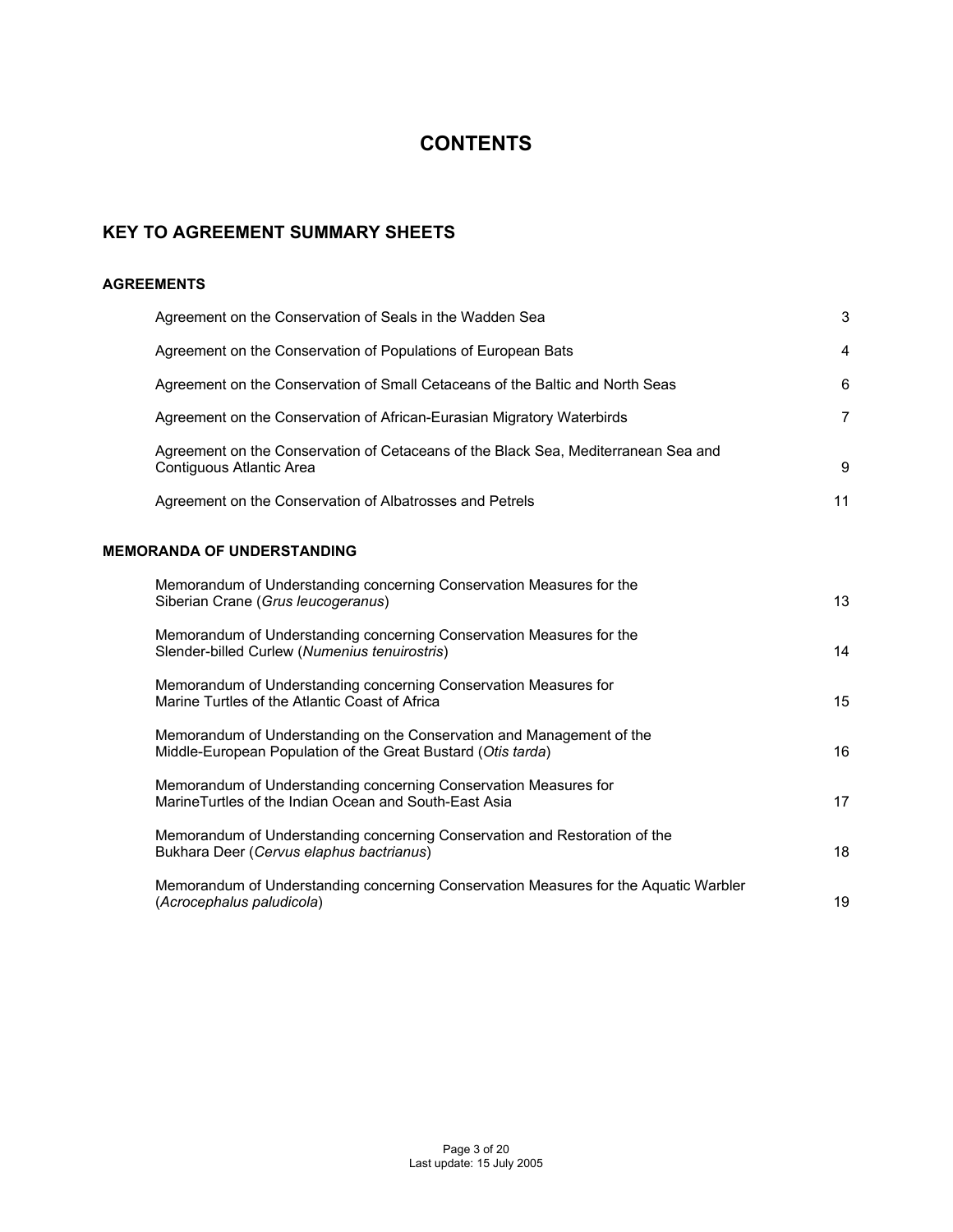### **KEY TO AGREEMENT SUMMARY SHEETS**

| <b>TITLE</b>                                           | Full title of the Agreement (and any acronym)                                                                                                                                                                                                                                                    |
|--------------------------------------------------------|--------------------------------------------------------------------------------------------------------------------------------------------------------------------------------------------------------------------------------------------------------------------------------------------------|
| <b>TYPE</b>                                            | Type of Agreement (concluded under the terms of either Article IV(3) or Article IV(4) of the<br>Convention on Migratory Species)                                                                                                                                                                 |
| <b>LEGAL STATUS</b>                                    | Legal status of Agreement/Memorandum of Understanding (MoU)                                                                                                                                                                                                                                      |
| LANGUAGE                                               | Language of the authentic texts of the Agreement                                                                                                                                                                                                                                                 |
| <b>SPONSOR</b>                                         | Name of the Government which sponsored negotiations to conclude the Agreement                                                                                                                                                                                                                    |
| <b>DEPOSITARY</b>                                      | As specified in the text of the Agreement, name of the Government or intergovernmental<br>organization providing depositary services for the Agreement                                                                                                                                           |
| <b>COVERAGE</b>                                        | Taxonomic coverage of the Agreement                                                                                                                                                                                                                                                              |
| <b>RANGE STATE/ REIO</b>                               | CMS Parties are shown in upper case, non-Parties are shown in normal letters (includes<br>Regional Economic Integration Organizations)                                                                                                                                                           |
| <b>FINAL ACT</b>                                       | Date of signature of the Final Act of the Meeting at which the text of the Agreement was<br>adopted, and a list of signatories to the Final Act                                                                                                                                                  |
| <b>SIGNATURE</b>                                       | As specified in the text of the Agreement, provisions for signature of the Agreement. Actual<br>number of signatures of Range States + REIOs, followed by a listing of the individual<br>signatories in chronological order<br>Symbols used:                                                     |
|                                                        | "ds" means the signature is definitive (no further legal measures necessary for the<br>Agreement to be legally binding);<br>"+" means the Agreement has been signed, but must still be ratified;<br>"acp" means the Agreement has been accepted;<br>"app" means the Agreement has been approved; |
|                                                        | "acc" means the Agreement has been acceded to.                                                                                                                                                                                                                                                   |
| IN FORCE/<br>IN EFFECT                                 | Provisions concerning entry into force of the Agreement or effective date of the<br>Memorandum of Understanding, as specified in the text of the Agreement or MoU                                                                                                                                |
| <b>ACTUALLY IN FORCE/</b><br>IN EFFECT                 | Actual date of entry into force/effect of the Agreement or MoU                                                                                                                                                                                                                                   |
| RAT/ACP/APP/ACC                                        | Actual number of States and REIOs having signed definitively, ratified, accepted, approved<br>or acceded to the Agreement, followed by a listing of the relevant States/REIOs in<br>chronological order (according to the date of deposit of relevant instrument)                                |
| MEETINGS OF THE<br>PARTIES /SIGNATORY<br><b>STATES</b> | Dates or provisions with respect to holding the first Meeting of the Parties (Agreements) or<br>Signatories (MoU), if specified in the text of the Agreement                                                                                                                                     |
| <b>SECRETARIAT</b>                                     | Full address of the Secretariat or Interim Secretariat for the Agreement                                                                                                                                                                                                                         |
| <b>FINANCING</b>                                       | Financial considerations, if specified in the text of the Agreement                                                                                                                                                                                                                              |
| <b>RESERVATIONS</b>                                    | Any provisions with regard to the possibility for Parties to enter reservations, if specified in<br>the text of the Agreement                                                                                                                                                                    |
| <b>DESCRIPTION</b>                                     | As appropriate, a brief description of the Agreement's provisions                                                                                                                                                                                                                                |
| <b>SPECIES EXAMPLES</b>                                | A few examples of species covered by the Agreement                                                                                                                                                                                                                                               |
| <b>OTHER</b>                                           | Other remarks                                                                                                                                                                                                                                                                                    |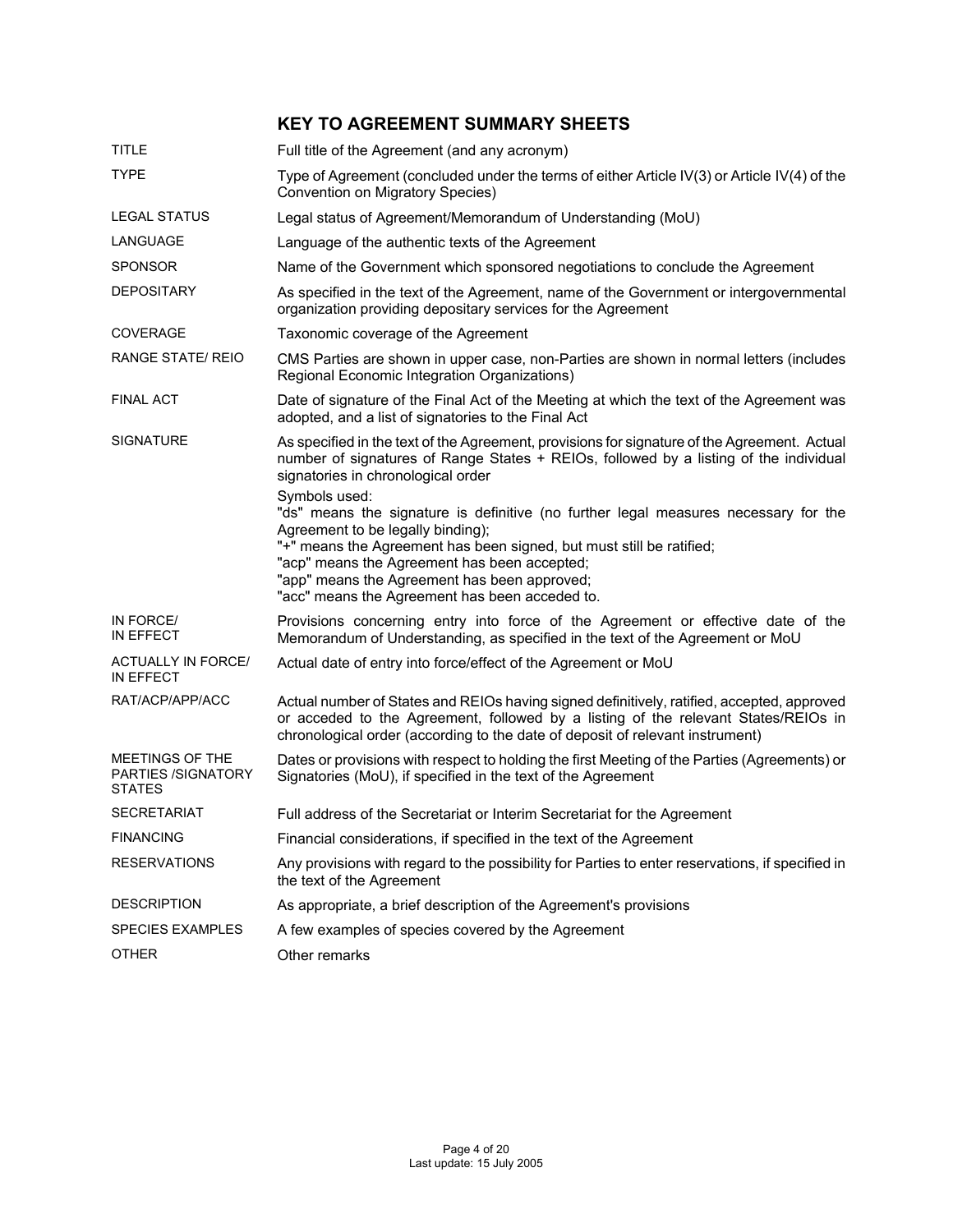| TITLE                                  | Agreement on the Conservation of Seals in the Wadden Sea                                                                                                                                                                                                                                                                                                                                                                                                                                                                                                                                                                                                                                                                                                                                |
|----------------------------------------|-----------------------------------------------------------------------------------------------------------------------------------------------------------------------------------------------------------------------------------------------------------------------------------------------------------------------------------------------------------------------------------------------------------------------------------------------------------------------------------------------------------------------------------------------------------------------------------------------------------------------------------------------------------------------------------------------------------------------------------------------------------------------------------------|
| <b>TYPE</b>                            | Article IV(4)                                                                                                                                                                                                                                                                                                                                                                                                                                                                                                                                                                                                                                                                                                                                                                           |
| <b>LEGAL STATUS</b>                    | trilateral environmental Agreement                                                                                                                                                                                                                                                                                                                                                                                                                                                                                                                                                                                                                                                                                                                                                      |
| LANGUAGE                               | Danish, Dutch, English, German                                                                                                                                                                                                                                                                                                                                                                                                                                                                                                                                                                                                                                                                                                                                                          |
| <b>SPONSOR</b>                         | Germany                                                                                                                                                                                                                                                                                                                                                                                                                                                                                                                                                                                                                                                                                                                                                                                 |
| <b>DEPOSITARY</b>                      | Government of Germany                                                                                                                                                                                                                                                                                                                                                                                                                                                                                                                                                                                                                                                                                                                                                                   |
|                                        | Auswärtiges Amt (Foreign Office)11013 Berlin<br>GermanyTel: +49 (30) 5000-0<br>Fax: +49 (30) 5000-3402                                                                                                                                                                                                                                                                                                                                                                                                                                                                                                                                                                                                                                                                                  |
| <b>COVERAGE</b>                        | Phoca vitulina vitulina (Common/Harbour Seal) occurring in the Wadden Sea                                                                                                                                                                                                                                                                                                                                                                                                                                                                                                                                                                                                                                                                                                               |
| RANGE STATE/ REIO                      | 3: DENMARK, GERMANY, NETHERLANDS                                                                                                                                                                                                                                                                                                                                                                                                                                                                                                                                                                                                                                                                                                                                                        |
| SIGNATURE                              | Signed on 16 October 1990 by 3: DENMARK, GERMANY, NETHERLANDS                                                                                                                                                                                                                                                                                                                                                                                                                                                                                                                                                                                                                                                                                                                           |
| IN FORCE/<br>IN EFFECT                 | 1st day of the third month following deposit of third instrument of ratification, acceptance,<br>approval or accession                                                                                                                                                                                                                                                                                                                                                                                                                                                                                                                                                                                                                                                                  |
| <b>ACTUALLY IN FORCE/</b><br>IN EFFECT | 1 October 1991                                                                                                                                                                                                                                                                                                                                                                                                                                                                                                                                                                                                                                                                                                                                                                          |
| RAT/ACP/APP/ACC                        | 3: DENMARK (01.10.91 acc), GERMANY (01.10.91 acc), NETHERLANDS (01.10.91 acc)                                                                                                                                                                                                                                                                                                                                                                                                                                                                                                                                                                                                                                                                                                           |
| MEETINGS OF THE<br><b>PARTIES</b>      | None specified in Agreement                                                                                                                                                                                                                                                                                                                                                                                                                                                                                                                                                                                                                                                                                                                                                             |
| SECRETARIAT                            | None specified in Agreement. Secretariat services provided by the Common Wadden<br>Sea Secretariat, Virchowstrasse 1, 26382 Wilhelmshaven, Germany, Tel: +49 4421<br>91080; Fax: +49 4421 910830; E-mail: info@waddensea-secretariat.org, Web:<br>www.waddensea-secretariat.org                                                                                                                                                                                                                                                                                                                                                                                                                                                                                                         |
| <b>FINANCING</b>                       | None specified in Agreement                                                                                                                                                                                                                                                                                                                                                                                                                                                                                                                                                                                                                                                                                                                                                             |
| <b>RESERVATIONS</b>                    | None specified                                                                                                                                                                                                                                                                                                                                                                                                                                                                                                                                                                                                                                                                                                                                                                          |
| <b>DESCRIPTION</b>                     | The Agreement requires Parties to develop on the basis of scientific knowledge a<br>conservation and management plan for the seal population. This plan shall contain a<br>comprehensive statement of actions, which are or are to be undertaken by the Parties to<br>achieve the goals of the Agreement. The Seal Management Plan (Seal Management Plan<br>2002-2006 was adopted on 31.10.2001) specifies the actions in the following areas:<br>conservation and management measures regarding habitats, pollution and wardening,<br>research and monitoring, taking and exemptions of taking, public information. The Parties<br>shall keep the plan under review and amend it, as may be required, taking into<br>consideration, in particular, the results of scientific research. |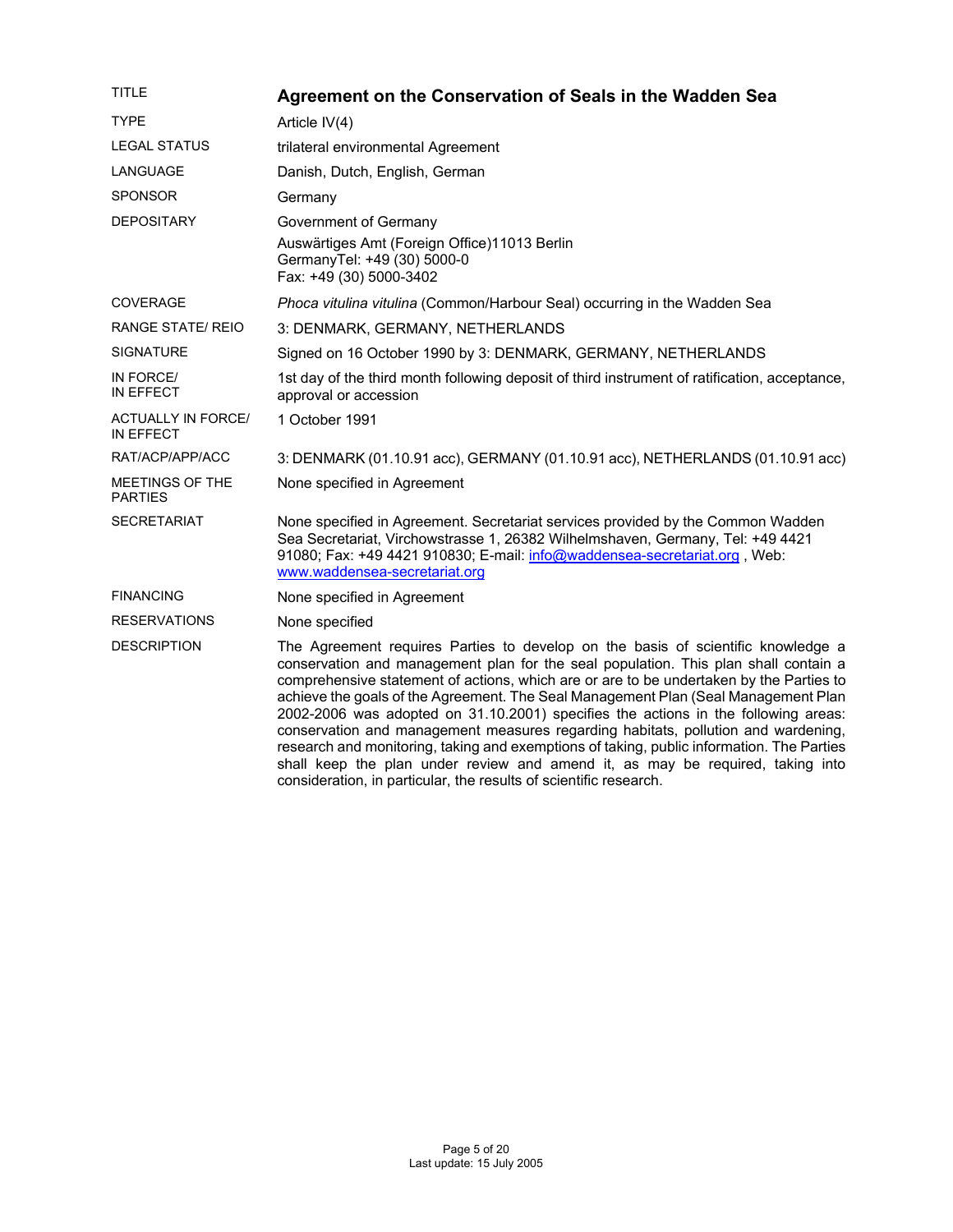| <b>TITLE</b>                                                             | Agreement on the Conservation of Populations of European Bats<br>(EUROBATS)                                                                                                                                                                                                                                                                                                                                                                                                                                                                                                                                                                                                                                                                                                                                                  |
|--------------------------------------------------------------------------|------------------------------------------------------------------------------------------------------------------------------------------------------------------------------------------------------------------------------------------------------------------------------------------------------------------------------------------------------------------------------------------------------------------------------------------------------------------------------------------------------------------------------------------------------------------------------------------------------------------------------------------------------------------------------------------------------------------------------------------------------------------------------------------------------------------------------|
| <b>TYPE</b>                                                              | Article IV(3)                                                                                                                                                                                                                                                                                                                                                                                                                                                                                                                                                                                                                                                                                                                                                                                                                |
| <b>LEGAL STATUS</b>                                                      | multilateral environmental Agreement                                                                                                                                                                                                                                                                                                                                                                                                                                                                                                                                                                                                                                                                                                                                                                                         |
| LANGUAGE                                                                 | English, French, German                                                                                                                                                                                                                                                                                                                                                                                                                                                                                                                                                                                                                                                                                                                                                                                                      |
| <b>SPONSOR</b>                                                           | United Kingdom                                                                                                                                                                                                                                                                                                                                                                                                                                                                                                                                                                                                                                                                                                                                                                                                               |
| <b>DEPOSITARY</b>                                                        | Government of the United Kingdom                                                                                                                                                                                                                                                                                                                                                                                                                                                                                                                                                                                                                                                                                                                                                                                             |
|                                                                          | Foreign and Commonwealth Office<br>Old Admiralty Building<br>Room OAB 1/79<br>The Head of the Treaties Record Unit<br>Mr. Neil Hagon<br><b>King Charles Street</b><br>London SW1A 2AH, ENGLAND<br>Tel: +(44) 20 7270 4046<br>Fax: +(44) 20 7270 4076                                                                                                                                                                                                                                                                                                                                                                                                                                                                                                                                                                         |
| <b>COVERAGE</b>                                                          | European populations of Chiroptera                                                                                                                                                                                                                                                                                                                                                                                                                                                                                                                                                                                                                                                                                                                                                                                           |
| <b>RANGE STATE/ REIO</b><br>based on Resolution 5 of<br><b>July 1998</b> | 48: ALBANIA, Andorra, Armenia, AUSTRIA, Azerbaijan, BELARUS, BELGIUM, Bosnia and<br>Herzegovina, BULGARIA, CROATIA, CYPRUS, CZECH REPUBLIC, DENMARK, Estonia,<br>EUROPEAN UNION, FINLAND, FRANCE, GEORGIA, GERMANY, GREECE, Holy See,<br>HUNGARY, IRELAND, ITALY, LATVIA, LIECHTENSTEIN, LITHUANIA, LUXEMBOURG,<br>MALTA, MONACO, NETHERLANDS, NORWAY, POLAND, PORTUGAL (except Madeira<br>and the Azores), REPUBLIC OF MOLDOVA, ROMANIA, Russian Federation, San Marino,<br>Serbia and Montenegro, SLOVAKIA, SLOVENIA, SPAIN (except the Canary Islands),<br>SWEDEN, SWITZERLAND, THE FORMER YUGOSLAV REPUBLIC OF MACEDONIA,<br>Turkey, UKRAINE, UNITED KINGDOM (incl. Gibraltar)                                                                                                                                           |
| <b>FINAL ACT</b>                                                         | Signed on 10 September 1991 by 12: AUSTRIA, BELGIUM, DENMARK, FINLAND,<br>GERMANY, GREECE, IRELAND, LUXEMBOURG, NETHERLANDS, NORWAY,<br>SWEDEN, UNITED KINGDOM                                                                                                                                                                                                                                                                                                                                                                                                                                                                                                                                                                                                                                                               |
| <b>SIGNATURE</b>                                                         | Open for signature at the Foreign and Commonwealth Office, London, on 4 December 1991<br>and thereafter until 16 January 1994                                                                                                                                                                                                                                                                                                                                                                                                                                                                                                                                                                                                                                                                                                |
|                                                                          | Signed by 11: BELGIUM (04.12.91), DENMARK (04.12.91), LUXEMBOURG (04.12.91),<br>NETHERLANDS (04.12.91), UNITED KINGDOM (04.12.91), GERMANY (05.12.91),<br>SWEDEN (04.03.92 ds), NORWAY (03.02.93 ds), PORTUGAL (04.06.93), IRELAND<br>(21.06.93), FRANCE (10.12.93)                                                                                                                                                                                                                                                                                                                                                                                                                                                                                                                                                          |
| IN FORCE/<br>IN EFFECT                                                   | 90th day following date on which five Range States have become Parties                                                                                                                                                                                                                                                                                                                                                                                                                                                                                                                                                                                                                                                                                                                                                       |
| <b>ACTUALLY IN FORCE/</b><br>IN EFFECT                                   | 16 January 1994                                                                                                                                                                                                                                                                                                                                                                                                                                                                                                                                                                                                                                                                                                                                                                                                              |
| RAT/ACP/APP/ACC                                                          | 30: SWEDEN (04.03.92 ds), NETHERLANDS (17.03.92 acp), UNITED KINGDOM<br>(09.09.92 acc), NORWAY (03.02.93 ds), GERMANY (18.10.93 acp), LUXEMBOURG<br>(29.10.93 acc), DENMARK (06.01.94 acc), CZECH REPUBLIC (24.02.94 acc), HUNGARY<br>(22.06.94 acc), IRELAND (21.06.95 acc), FRANCE (07.07.95 app), PORTUGAL (10.01.96<br>acc), POLAND (10.04.96 acc), SLOVAKIA (09.07.98 acc), MONACO (23.07.99 acc), THE<br>FORMER YUGOSLAV REPUBLIC OF MACEDONIA (15.09.99 acc), FINLAND (20.09.99<br>acc), UKRAINE (30.09.99 acc), BULGARIA (09.11.99 acc), ROMANIA (20.07.00 acc),<br>CROATIA (08.08.00 acc), MOLDOVA (02.02.01 acc), MALTA (02.03.01 acc), ALBANIA<br>(22.06.01 acc), LITHUANIA (28.11.01 acc), GEORGIA (25.07.02 acc), BELGIUM (14.05.03<br>acc), LATVIA (01.08.03 acc), SLOVENIA (05.12.03 acc), Estonia (11.11.04) |
| MEETINGS OF THE<br><b>PARTIES</b>                                        | 1st Meeting: 18-20 July 1995, Bristol, UK; 2 <sup>nd</sup> Meeting: 1-3 July 1998, Bonn, Germany; 3 <sup>rd</sup><br>Meeting: 24-26 July 2000, Bristol, UK; 4 <sup>th</sup> Meeting: 22-24 September 2003, Sofia, Bulgaria                                                                                                                                                                                                                                                                                                                                                                                                                                                                                                                                                                                                   |
| <b>SECRETARIAT</b>                                                       | UNEP/EUROBATS Secretariat, Martin-Luther-King-Str. 8, 53175 Bonn, Germany<br>(Tel: +49 228 815 2420/1; Fax: +49 228 815 2445; e-mail: eurobats@eurobats.org,<br>Web: www.eurobats.org)                                                                                                                                                                                                                                                                                                                                                                                                                                                                                                                                                                                                                                       |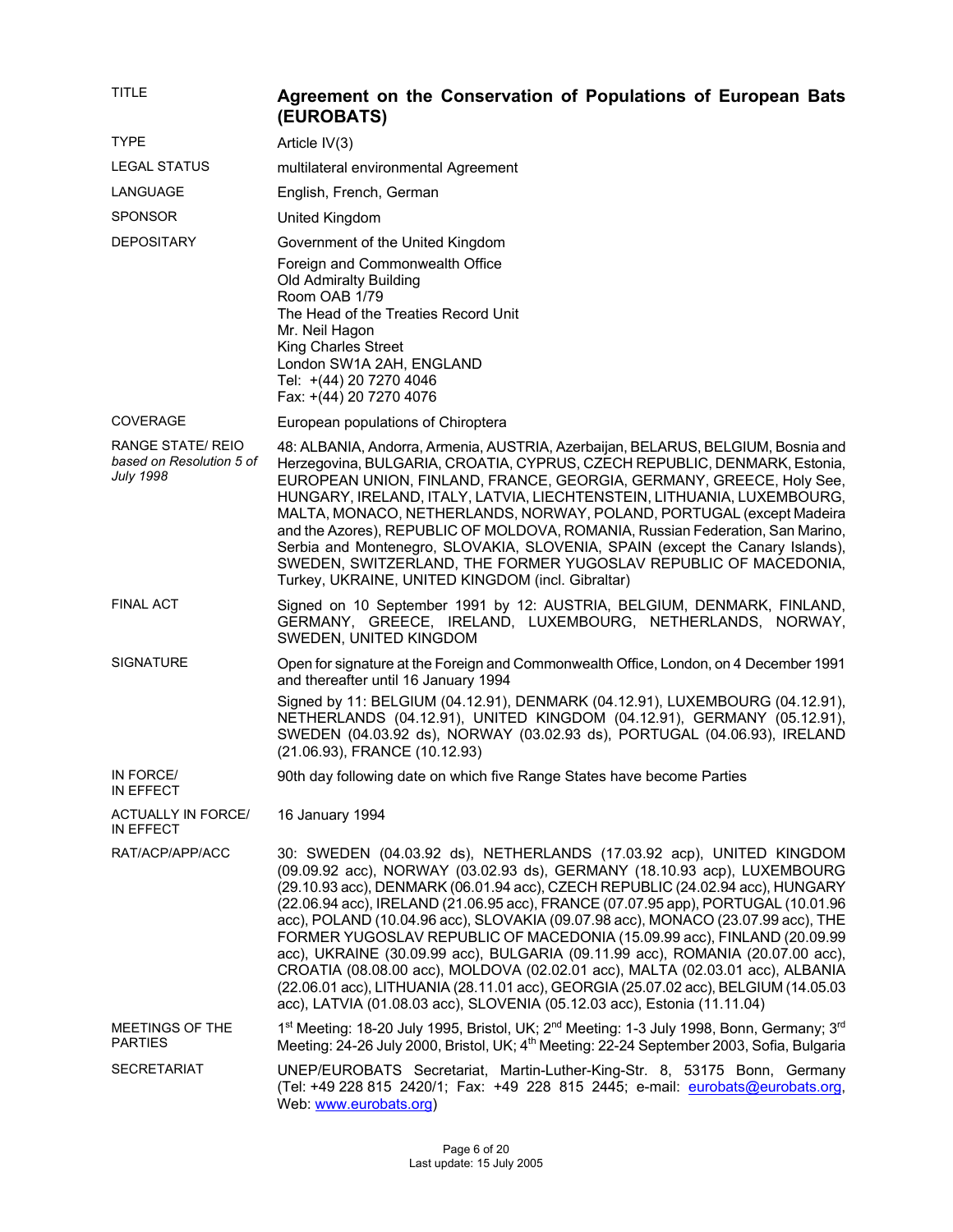| <b>DESCRIPTION</b>      | Presently the Agreement area covers continental Europe from the Caucasus in the East to<br>the Mediterranean coast in the South. It includes the British Isles, Ireland, Cyprus and Malta<br>and most of the islands belonging to European states. Experts are enhancing their efforts in<br>establishing migratory patterns and in gaining more knowledge about the distribution of<br>European bat populations in order to examine if the Agreement area should be extended<br>(e.g. to Northern Africa or the Middle East). |
|-------------------------|--------------------------------------------------------------------------------------------------------------------------------------------------------------------------------------------------------------------------------------------------------------------------------------------------------------------------------------------------------------------------------------------------------------------------------------------------------------------------------------------------------------------------------|
| <b>FINANCING</b>        | Adopted budget for 2004-2006 of EUR 739.200; to be financed by the Parties to the<br>Agreement, according to the UN Scale of Assessments                                                                                                                                                                                                                                                                                                                                                                                       |
| <b>RESERVATIONS</b>     | Specific reservations possible upon becoming a Party                                                                                                                                                                                                                                                                                                                                                                                                                                                                           |
| <b>SPECIES EXAMPLES</b> | Rhinolophus hipposideros (Lesser horseshoe bat), Myotis capaccinii (Long-fingered bat),<br>Nyctalus noctula (Common noctule)                                                                                                                                                                                                                                                                                                                                                                                                   |
| <b>OTHER</b>            | An Advisory Committee comprising one member appointed by each Party; each Party to<br>designate one or more competent authorities responsible for implementation                                                                                                                                                                                                                                                                                                                                                               |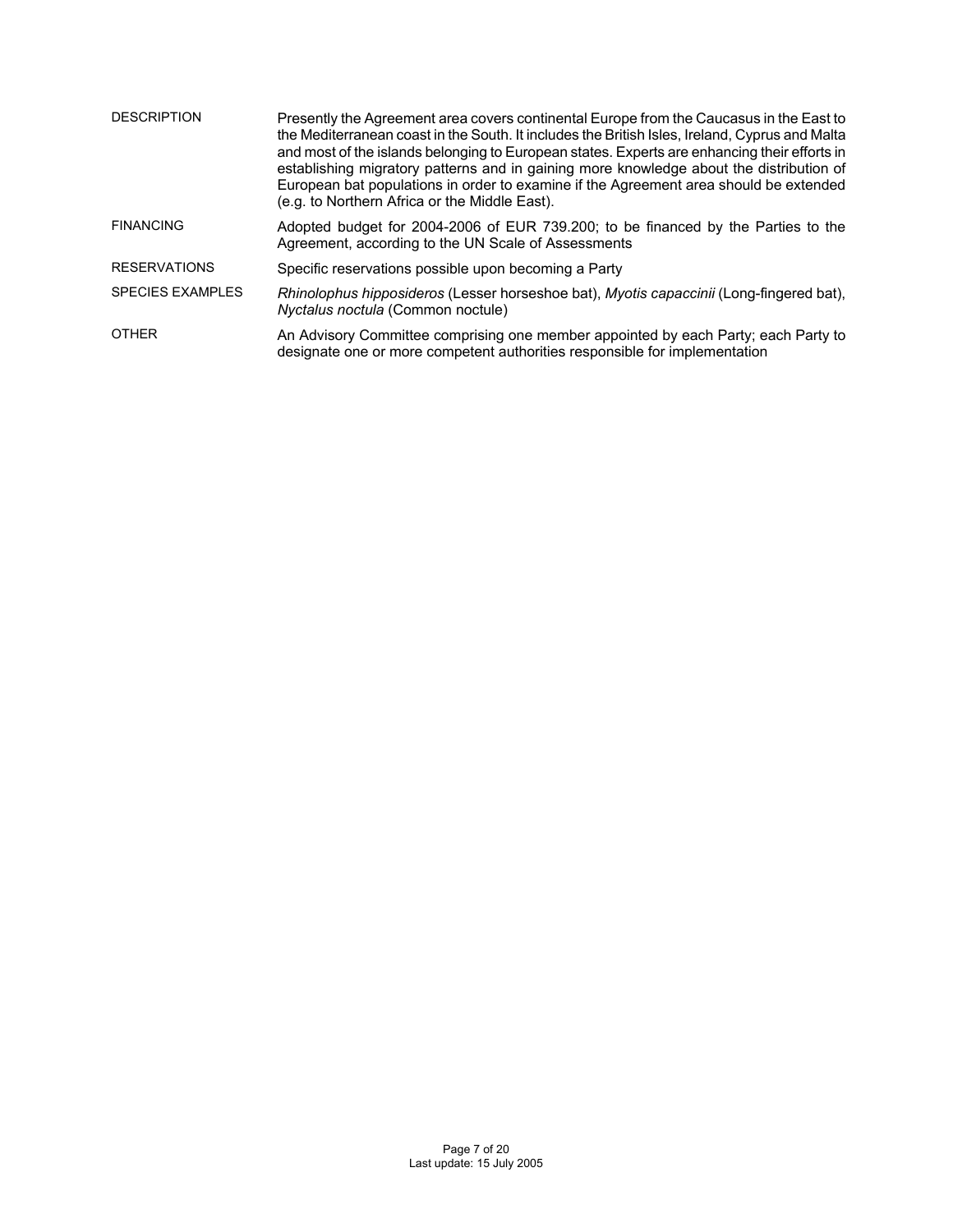| <b>TITLE</b>                           | Agreement on the Conservation of Small Cetaceans of the Baltic and<br><b>North Seas (ASCOBANS)</b>                                                                                                                                                                                                                      |
|----------------------------------------|-------------------------------------------------------------------------------------------------------------------------------------------------------------------------------------------------------------------------------------------------------------------------------------------------------------------------|
| <b>TYPE</b>                            | Article IV(4)                                                                                                                                                                                                                                                                                                           |
| LEGAL STATUS                           | multilateral environmental Agreement                                                                                                                                                                                                                                                                                    |
| LANGUAGE                               | English, French, German, Russian                                                                                                                                                                                                                                                                                        |
| <b>SPONSOR</b>                         | Sweden                                                                                                                                                                                                                                                                                                                  |
| <b>DEPOSITARY</b>                      | Secretary-General of the United Nations<br><b>United Nations</b><br>Office of Legal Affairs<br><b>Treaty Section</b><br>New York, N.Y. 10017<br>U.S.A.<br>Tel: +1 (212) 963 6045<br>Fax: +1 (212) 963 3693                                                                                                              |
| <b>COVERAGE</b>                        | All small cetaceans (any species, subspecies or population of toothed whales, Odontoceti,<br>except the Sperm whale, Physeter macrocephalus) in the Baltic and North Seas                                                                                                                                               |
| <b>RANGE STATE/ REIO</b>               | 18: BELGIUM, DENMARK, Estonia, EUROPEAN UNION, FINLAND, FRANCE, GERMANY,<br>IRELAND, LATVIA, LITHUANIA, NETHERLANDS, NORWAY, POLAND, PORTUGAL,<br>Russian Federation, SPAIN, SWEDEN, UNITED KINGDOM                                                                                                                     |
| <b>FINAL ACT</b>                       | Signed on 13 September 1991 by 8: BELGIUM, DENMARK, EUROPEAN UNION, FINLAND,<br>GERMANY, NETHERLANDS, SWEDEN, UNITED KINGDOM                                                                                                                                                                                            |
| <b>SIGNATURE</b>                       | Open for signature at United Nations Headquarters, New York, on 17 March 1992, and<br>thereafter until date of entry into force                                                                                                                                                                                         |
|                                        | Signed by 6 Range States + 1 REIO: SWEDEN (31.03.92 ds), GERMANY (09.04.92),<br>UNITED KINGDOM and Guernsey (16.04.92), NETHERLANDS (29.07.92), DENMARK<br>(19.08.92), EUROPEAN UNION (07.10.92+), BELGIUM (06.11.92)                                                                                                   |
| IN FORCE/<br>IN EFFECT                 | 90 days after six Range States express consent to be bound by the Agreement                                                                                                                                                                                                                                             |
| <b>ACTUALLY IN FORCE/</b><br>IN EFFECT | 29 March 1994                                                                                                                                                                                                                                                                                                           |
| RAT/ACP/APP/ACC                        | 8: SWEDEN (31.03.92 ds), NETHERLANDS (29.12.92 app), BELGIUM (14.05.93), UNITED<br>KINGDOM (13.07.93), GERMANY (06.10.93), DENMARK (29.12.93 app), POLAND<br>(18.01.96 acc), FINLAND (13.09.99 acc)                                                                                                                     |
| MEETINGS OF THE<br><b>PARTIES</b>      | 1st Meeting: 26-28 September 1994, Stockholm, Sweden; 2 <sup>nd</sup> Meeting: 17-19 November<br>1997, Bonn, Germany; 3 <sup>rd</sup> Meeting: Bristol, UK, 26-28 July 2000, 4 <sup>th</sup> Meeting: Esbjerg,<br>Denmark, 19 - 22 August 2003, Reports of all meetings are available from the Agreement<br>Secretariat |
| <b>SECRETARIAT</b>                     | UNEP/ASCOBANS Secretariat, United Nations Premises in Bonn, Martin-Luther-King-Str. 8,<br>53175 Bonn, Germany (Tel. +49 228 8152418; Fax +49 228 8152440; E-mail:<br>ascobans@ascobans.org, Web: www.ascobans.org)                                                                                                      |
| <b>FINANCING</b>                       | Costs to be shared by all Parties: REIOs to contribute 2.5 percent of administrative costs and<br>the balance by other Parties, according to UN scale of assessment up to a maximum of 25<br>percent for a given Party                                                                                                  |
| <b>RESERVATIONS</b>                    | Specific reservations possible (upon signing or upon deposit of instrument of ratification,<br>acceptance, approval or accession)                                                                                                                                                                                       |
| <b>SPECIES EXAMPLES</b>                | Phocoena phocoena (Harbour porpoise), Tursiops truncatus (Bottlenose dolphin), Delphinus<br>delphis (Common dolphin), Globicephala melas (Long-finned pilot whale)                                                                                                                                                      |
| <b>OTHER</b>                           | An Advisory Committee consisting of one member appointed by each Party; a "Co-ordinating<br>Authority" established in each Party                                                                                                                                                                                        |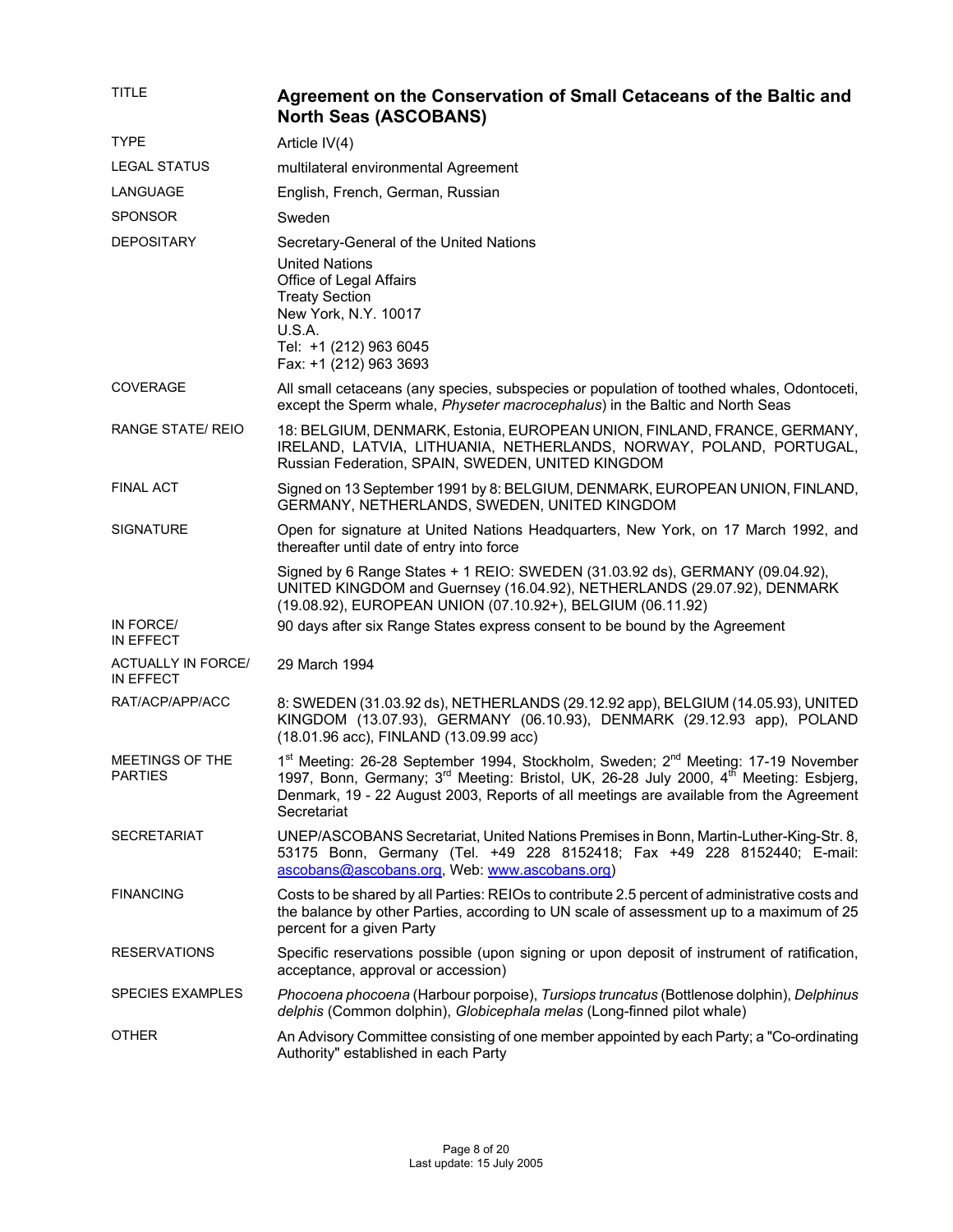| TITLE                  | Agreement on the Conservation of African-Eurasian Migratory<br><b>Waterbirds (AEWA)</b>                                                                                                                                                                                                                                                                                                                                                                                                                                                                                                                                                                                                                                                                                                                                                                                                                                                                                                                                                                                                                                                                                                                                                                                                                                                                                                                                                                                                             |
|------------------------|-----------------------------------------------------------------------------------------------------------------------------------------------------------------------------------------------------------------------------------------------------------------------------------------------------------------------------------------------------------------------------------------------------------------------------------------------------------------------------------------------------------------------------------------------------------------------------------------------------------------------------------------------------------------------------------------------------------------------------------------------------------------------------------------------------------------------------------------------------------------------------------------------------------------------------------------------------------------------------------------------------------------------------------------------------------------------------------------------------------------------------------------------------------------------------------------------------------------------------------------------------------------------------------------------------------------------------------------------------------------------------------------------------------------------------------------------------------------------------------------------------|
| <b>TYPE</b>            | Article IV(3)                                                                                                                                                                                                                                                                                                                                                                                                                                                                                                                                                                                                                                                                                                                                                                                                                                                                                                                                                                                                                                                                                                                                                                                                                                                                                                                                                                                                                                                                                       |
| <b>LEGAL STATUS</b>    | multilateral environmental Agreement                                                                                                                                                                                                                                                                                                                                                                                                                                                                                                                                                                                                                                                                                                                                                                                                                                                                                                                                                                                                                                                                                                                                                                                                                                                                                                                                                                                                                                                                |
| LANGUAGE               | Arabic, English, French, Russian                                                                                                                                                                                                                                                                                                                                                                                                                                                                                                                                                                                                                                                                                                                                                                                                                                                                                                                                                                                                                                                                                                                                                                                                                                                                                                                                                                                                                                                                    |
| <b>SPONSOR</b>         | The Netherlands                                                                                                                                                                                                                                                                                                                                                                                                                                                                                                                                                                                                                                                                                                                                                                                                                                                                                                                                                                                                                                                                                                                                                                                                                                                                                                                                                                                                                                                                                     |
| <b>DEPOSITARY</b>      | Government of The Netherlands (Ministry of Foreign Affairs)                                                                                                                                                                                                                                                                                                                                                                                                                                                                                                                                                                                                                                                                                                                                                                                                                                                                                                                                                                                                                                                                                                                                                                                                                                                                                                                                                                                                                                         |
|                        | Ministry of Foreign Affairs<br>Attn.: Mr Daniel Lekatompassy<br>P.O. Box 60021<br>2500 EB The Hague<br>The Netherlands<br>Tel: (+31 70) 348 6754<br>Fax: (+31 70) 348 6000                                                                                                                                                                                                                                                                                                                                                                                                                                                                                                                                                                                                                                                                                                                                                                                                                                                                                                                                                                                                                                                                                                                                                                                                                                                                                                                          |
| <b>COVERAGE</b>        | Waterbirds (172 initially, 235 since MOP 2 came into effect in December 2002) that are<br>ecologically dependent on wetlands in Africa and Eurasia, including the Middle-East,<br>Greenland and parts of Canada (a precise definition is given in the Agreement itself)                                                                                                                                                                                                                                                                                                                                                                                                                                                                                                                                                                                                                                                                                                                                                                                                                                                                                                                                                                                                                                                                                                                                                                                                                             |
| RANGE STATE/ REIO      | 118: ALBANIA, Algeria, Andorra, Angola, Armenia, AUSTRIA, Azerbaijan, Bahrain, BELARUS,<br>BELGIUM, BENIN, Bosnia and Herzegovina, Botswana, BULGARIA, BURKINA FASO,<br>Burundi, CAMEROON, Canada, Cape Verde, Central African Republic, CHAD, Comoros,<br>CONGO, COTE D'IVOIRE, CROATIA, CYPRUS, CZECH REPUBLIC, DEMOCRATIC<br>REPUBLIC OF THE CONGO, DENMARK (incl. Faeroe Islands and Greenland), DJIBOUTI,<br>EGYPT, Equatorial Guinea, ERITREA, Estonia, Ethiopia, EUROPEAN UNION, FINLAND,<br>FRANCE, Gabon, GAMBIA, GEORGIA, GERMANY, GHANA, GREECE, GUINEA, GUINEA-<br>BISSAU, HUNGARY, Iceland, Iraq, IRELAND, Islamic Republic of Iran, ISRAEL, ITALY,<br>JORDAN, Kazakhstan, KENYA, Kuwait, LATVIA, Lebanon, Lesotho, LIBERIA, LIBYAN ARAB<br>JAMAHIRIYA, LIECHTENSTEIN, LITHUANIA, LUXEMBOURG, Madagascar, Malawi, MALI,<br>MALTA, MAURITANIA, MAURITIUS, MONACO, MOROCCO, Mozambique, Namibia,<br>NETHERLANDS, NIGER, NIGERIA, NORWAY, Oman, POLAND, PORTUGAL, Qatar,<br>REPUBLIC OF MOLDOVA, ROMANIA, Russian Federation, RWANDA, San Marino, SAO<br>TOME AND PRINCIPE, SAUDI ARABIA, SENEGAL, Serbia and Montenegro, SEYCHELLES,<br>Sierra Leone, SLOVAKIA, SLOVENIA, SOMALIA, SOUTH AFRICA, SPAIN, Sudan,<br>Swaziland, SWEDEN, SWITZERLAND, SYRIAN ARAB REPUBLIC, THE FORMER<br>YUGOSLAV REPUBLIC OF MACEDONIA, TOGO, TUNISIA, Turkey, Turkmenistan,<br>UGANDA, UKRAINE, United Arab Emirates, UNITED KINGDOM, UNITED REPUBLIC OF<br>TANZANIA, UZBEKISTAN, Yemen, Zambia, Zimbabwe |
| <b>FINAL ACT</b>       | Signed on 16 June 1995 by 53 States and 1 REIO: Angola, Armenia, BELGIUM, BENIN,<br>BULGARIA, Burundi, CAMEROON, Central African Republic, CHAD, CROATIA, CZECH<br>REPUBLIC, DENMARK, EGYPT, Equatorial Guinea, Ethiopia, EUROPEAN UNION,<br>FINLAND, FRANCE, Gabon, GEORGIA, GERMANY, GHANA, GREECE, GUINEA,<br>GUINEA-BISSAU, HUNGARY, Islamic Republic of Iran, JORDAN, LUXEMBOURG,<br>Malawi, MAURITANIA, MOROCCO, Mozambique, Namibia, NETHERLANDS, NORWAY,<br>POLAND, PORTUGAL, REPUBLIC OF MOLDOVA, ROMANIA, RWANDA, SENEGAL,<br>Sudan, Swaziland, SWEDEN, TOGO, TUNISIA, UGANDA, UKRAINE, UNITED KINGDOM,<br>UNITED REPUBLIC OF TANZANIA, UZBEKISTAN, Zambia, Zimbabwe                                                                                                                                                                                                                                                                                                                                                                                                                                                                                                                                                                                                                                                                                                                                                                                                                      |
| <b>SIGNATURE</b>       | Opened for signature at The Hague from 15 August 1996 until entry into force of the<br>Agreement<br>Signed by 17: GERMANY (15.08.96), GUINEA (15.08.96 ds), NETHERLANDS<br>(15.08.96), UNITED KINGDOM (27.09.96), SWITZERLAND (15.10.96 ds), Sudan<br>(31.12.96 ds), JORDAN (12.03.97 ds), EGYPT (20.08.97), EUROPEAN UNION<br>(01.09.97+), MALI (25.09.97), MOROCCO (19.11.97+), TOGO (02.02.98), SPAIN<br>(20.02.98), GREECE (14.05.98+), ROMANIA (07.08.98), SWEDEN (05.10.98 ds),<br>BELGIUM (29.10.99+)                                                                                                                                                                                                                                                                                                                                                                                                                                                                                                                                                                                                                                                                                                                                                                                                                                                                                                                                                                                        |
| IN FORCE/<br>IN EFFECT | 1 <sup>st</sup> day of the third month after at least 14 Range States or REIOs (comprising at least 7<br>from Africa and 7 from Eurasia) have become Parties                                                                                                                                                                                                                                                                                                                                                                                                                                                                                                                                                                                                                                                                                                                                                                                                                                                                                                                                                                                                                                                                                                                                                                                                                                                                                                                                        |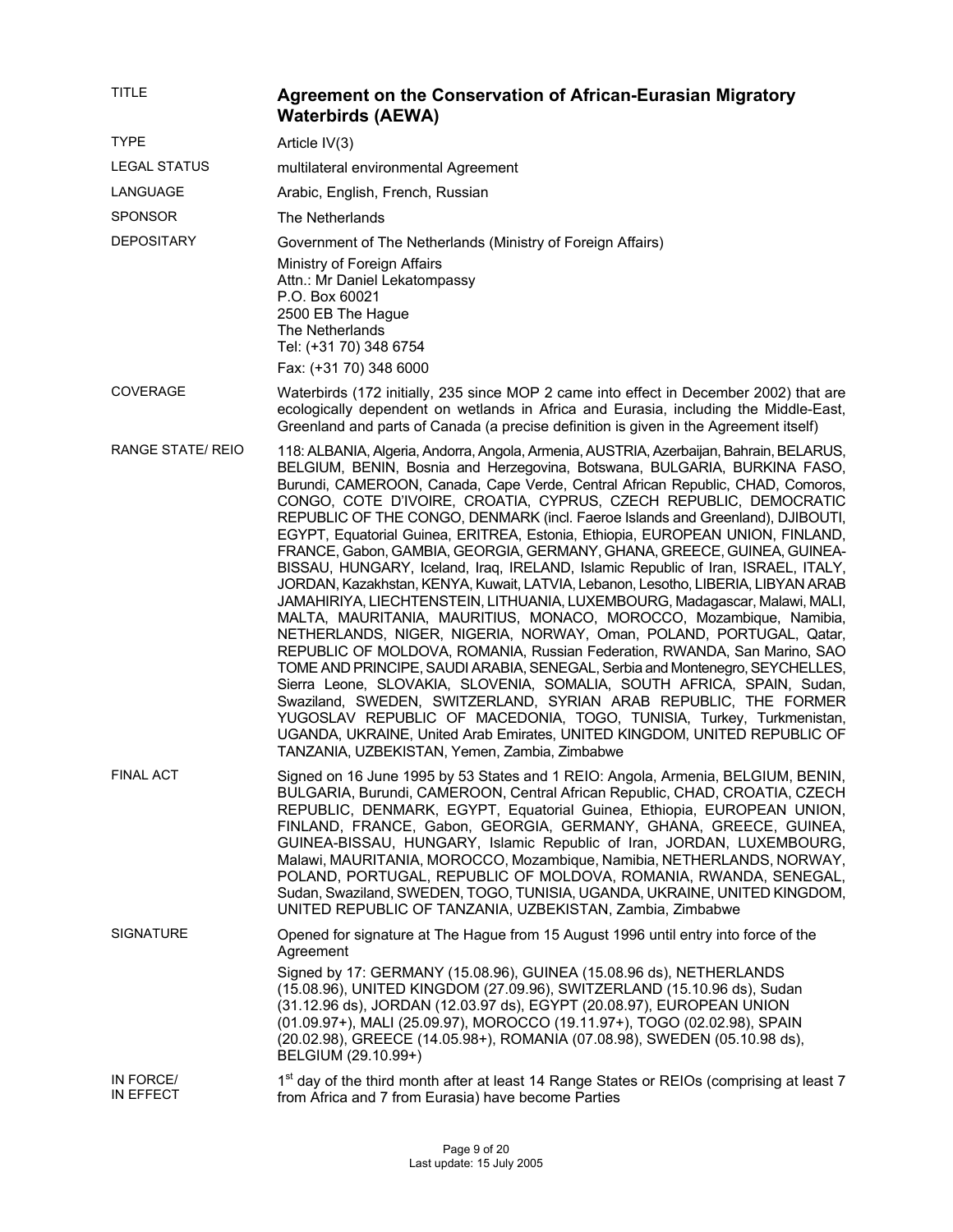| <b>ACTUALLY IN FORCE/</b><br>IN EFFECT | 1 November 1999                                                                                                                                                                                                                                                                                                                                                                                                                                                                                                                                                                                                                                                                                                                                              |
|----------------------------------------|--------------------------------------------------------------------------------------------------------------------------------------------------------------------------------------------------------------------------------------------------------------------------------------------------------------------------------------------------------------------------------------------------------------------------------------------------------------------------------------------------------------------------------------------------------------------------------------------------------------------------------------------------------------------------------------------------------------------------------------------------------------|
| RAT/ACP/APP/ACC                        | 50 Parties in Africa and Eurasia                                                                                                                                                                                                                                                                                                                                                                                                                                                                                                                                                                                                                                                                                                                             |
|                                        | Africa 20: CONGO (01.11.99), EGYPT (01.11.99), GAMBIA (01.11.99), GUINEA<br>(01.11.99), NIGER (01.11.99), SENEGAL (01.11.99), Sudan (01.11.99), TOGO (01.11.99),<br>UNITED REPUBLIC OF TANZANIA (01.11.99), Equatorial Guinea (01.12.99), BENIN<br>(01.01.00), MALI (01.01.00), SOUTH AFRICA (01.01.00), UGANDA (01.12.00),<br>MAURITIUS (01.01.01), KENYA (01.06.01), DJIBOUTI (01.05.04), NIGERIA (01.07.04),<br>LIBYAN ARAB JAMAHIRIYA (01.06.05), GHANA (01.10.05)                                                                                                                                                                                                                                                                                       |
|                                        | Eurasia 30: GERMANY (01.11.99), JORDAN (01.11.99), MONACO (01.11.99),<br>NETHERLANDS (01.11.99), SPAIN (01.11.99), SWEDEN (01.11.99), SWITZERLAND<br>(01.11.99), UNITED KINGDOM (01.11.99), DENMARK (01.01.00), FINLAND (01.01.00),<br>BULGARIA (01.02.00), THE FORMER YUGOSLAV REPUBLIC OF MACEDONIA<br>(01.02.00), CROATIA (01.09.00), ROMANIA (01.10.00), REPUBLIC OF MOLDOVA<br>(01.04.01), SLOVAKIA (01.07.01), GEORGIA (01.08.01), ALBANIA (01.09.01), ISRAEL<br>(01.11.02), Lebanon (01.12.02), UKRAINE (01.01.03), HUNGARY (01.03.03), IRELAND<br>(01.08.03), SYRIAN ARAB REPUBLIC (01.08.03), SLOVENIA (01.10.03), FRANCE<br>(01.12.03), LUXEMBOURG (01.12.03), PORTUGAL (01.03.04), UZBEKISTAN (01.04.04),<br>LITHUANIA (01.11.04), EUROPEAN UNION |
| MEETINGS OF THE<br><b>PARTIES</b>      | 1 <sup>st</sup> Meeting: 7-9 November 1999, Cape Town, South Africa;<br>2 <sup>nd</sup> Meeting, 25-27 September 2002, Bonn, Germany                                                                                                                                                                                                                                                                                                                                                                                                                                                                                                                                                                                                                         |
| <b>SECRETARIAT</b>                     | UNEP/AEWA Secretariat,<br>Martin-Luther-King-Str.<br>8, 53175 Bonn,<br>Germany,<br>(Tel: +49 228 815 2413; Fax: +49 228 815 2450; e-mail: aewa@unep.de, Web: www.unep-<br>aewa.org                                                                                                                                                                                                                                                                                                                                                                                                                                                                                                                                                                           |
| <b>FINANCING</b>                       | Contributions to the budget shall be made in accordance with the United Nations scale of<br>assessment, up to a maximum of 22 percent for any given Range State                                                                                                                                                                                                                                                                                                                                                                                                                                                                                                                                                                                              |
| <b>RESERVATIONS</b>                    | The Agreement is not subject to general reservations, however, a Range State or REIO<br>may enter a specific reservation with respect to any species or provision of the Action Plan<br>upon joining the Agreement.                                                                                                                                                                                                                                                                                                                                                                                                                                                                                                                                          |
| <b>DESCRIPTION</b>                     | The Agreement provides for an Action Plan, which specifies the actions Parties shall take in<br>the following areas: species and habitat conservation, management of human activities,<br>research and monitoring, education and information, and implementation.                                                                                                                                                                                                                                                                                                                                                                                                                                                                                            |
| <b>SPECIES EXAMPLES</b>                | Divers, grebes, pelicans, egrets, herons, storks, ibises, spoonbills, flamingos, ducks, geese,<br>cranes, plovers, sandpipers, gulls and terns                                                                                                                                                                                                                                                                                                                                                                                                                                                                                                                                                                                                               |
| <b>OTHER</b>                           | A Technical Committee, comprised of experts appointed on a regional basis as well as<br>representatives of relevant non-governmental organizations, was established at the 1st<br>Session of the Meeting of the Parties. The 2 <sup>nd</sup> Session of the Meeting of the Parties<br>established a Standing Committee. This Committee consists of one representative of each<br>of the following regions: Europe and Central Asia, Middle East and Northern Africa,<br>Western and Central Africa and Eastern and Southern Africa. In addition a representative of<br>the Depositary and the host country for future Meetings of the Parties are member of the<br>Standing Committee.                                                                       |
|                                        |                                                                                                                                                                                                                                                                                                                                                                                                                                                                                                                                                                                                                                                                                                                                                              |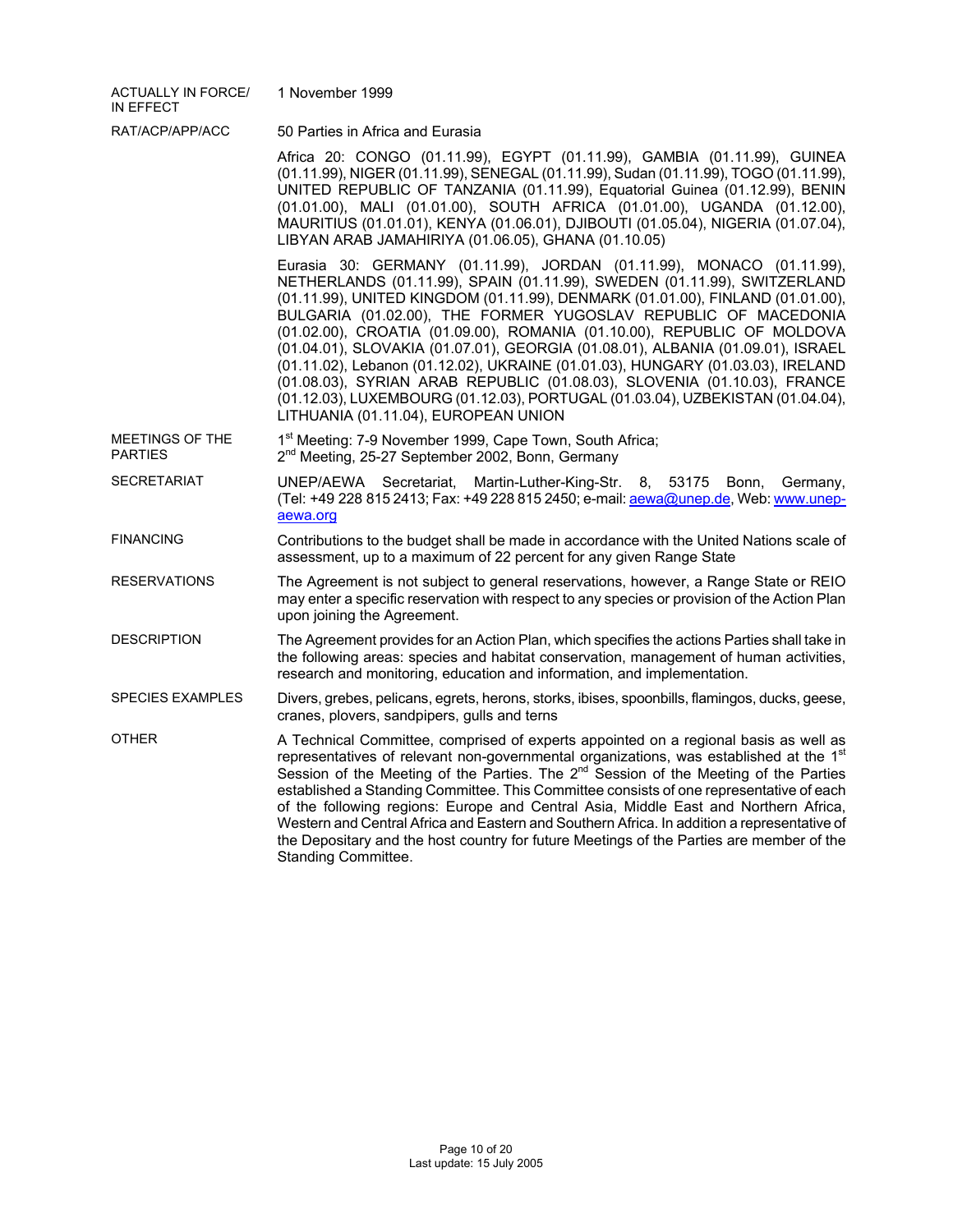| <b>TITLE</b>                           | Agreement on the Conservation of Cetaceans of the Black Sea,<br><b>Mediterranean Sea and Contiguous Atlantic Area (ACCOBAMS)</b>                                                                                                                                                                                                                                                                                                                                                                                                                                                                                                                      |
|----------------------------------------|-------------------------------------------------------------------------------------------------------------------------------------------------------------------------------------------------------------------------------------------------------------------------------------------------------------------------------------------------------------------------------------------------------------------------------------------------------------------------------------------------------------------------------------------------------------------------------------------------------------------------------------------------------|
| <b>TYPE</b>                            | Article IV(4)                                                                                                                                                                                                                                                                                                                                                                                                                                                                                                                                                                                                                                         |
| <b>LEGAL STATUS</b>                    | multilateral environmental Agreement                                                                                                                                                                                                                                                                                                                                                                                                                                                                                                                                                                                                                  |
| LANGUAGE                               | Arabic, English, French, Russian, Spanish                                                                                                                                                                                                                                                                                                                                                                                                                                                                                                                                                                                                             |
| <b>SPONSOR</b>                         | Monaco                                                                                                                                                                                                                                                                                                                                                                                                                                                                                                                                                                                                                                                |
| <b>DEPOSITARY</b>                      | Département des Relations Extérieures<br>Ministère d'Etat<br>98000 Monaco                                                                                                                                                                                                                                                                                                                                                                                                                                                                                                                                                                             |
| COVERAGE                               | All cetaceans that frequent the Black Sea, Mediterranean Sea and contiguous area of the<br>Atlantic Ocean west of the Straits of Gibraltar                                                                                                                                                                                                                                                                                                                                                                                                                                                                                                            |
| <b>RANGE STATE/ REIO</b>               | 29: ALBANIA, Algeria, Bosnia and Herzegovina, BULGARIA, CROATIA, CYPRUS,<br>EGYPT, EUROPEAN UNION, FRANCE, GEORGIA, GREECE, ISRAEL, ITALY, Lebanon,<br>LIBYAN ARAB JAMAHIRIYA, MALTA, MONACO, MOROCCO, PORTUGAL, ROMANIA,<br>Russian Federation, Serbia and Montenegro, SLOVENIA, SPAIN, SYRIAN ARAB<br>REPUBLIC, TUNISIA, Turkey, UKRAINE, UNITED KINGDOM                                                                                                                                                                                                                                                                                            |
| <b>FINAL ACT</b>                       | Signed on 24 November 1996 by 15 States and 1 REIO: ALBANIA, CROATIA, CYPRUS,<br>EUROPEAN UNION, FRANCE, GEORGIA, GREECE, ISRAEL, ITALY, MONACO,<br>MOROCCO, PORTUGAL, ROMANIA, SPAIN, TUNISIA, UKRAINE                                                                                                                                                                                                                                                                                                                                                                                                                                               |
| <b>SIGNATURE</b>                       | Open for signature at Monaco from 24 November 1996 until entry into force of the<br>Agreement                                                                                                                                                                                                                                                                                                                                                                                                                                                                                                                                                         |
|                                        | Signed by 15: ALBANIA (24.11.96), CROATIA (24.11.96), CYPRUS (24.11.96), FRANCE<br>(24.11.96), GEORGIA (24.11.96), GREECE (24.11.96), ITALY (24.11.96), MONACO<br>(24.11.96), PORTUGAL (24.11.96), SPAIN (24.11.96), TUNISIA (24.11.96), MOROCCO<br>(28.03.97), ROMANIA (28.09.98), BULGARIA (16.09.99), MALTA (23.03.01)                                                                                                                                                                                                                                                                                                                             |
| IN FORCE/<br>IN EFFECT                 | 1 <sup>st</sup> day of the 3 <sup>rd</sup> month after at least 7 coastal states or REIOs (comprising at least two<br>from the Black Sea and at least five from the Mediterranean Sea and contiguous Atlantic<br>area) have joined                                                                                                                                                                                                                                                                                                                                                                                                                    |
| <b>ACTUALLY IN FORCE/</b><br>IN EFFECT | 1 June 2001                                                                                                                                                                                                                                                                                                                                                                                                                                                                                                                                                                                                                                           |
| RAT/ACP/APP/ACC                        | 17: GREECE (24.11.96), MONACO (30.04.97), SPAIN (02.02.99); MOROCCO (05.07.99),<br>BULGARIA (10.11.99), CROATIA (10.07.00), ROMANIA (17.07.00), MALTA (23.03.01),<br>GEORGIA (31.05.01), ALBANIA (03.07.01 acc), TUNISIA (15.01.02) SYRIAN ARAB<br>REPUBLIC (07.02.02), LIBYAN ARAB JAMAHIRIYA (01.09.02), UKRAINE (01.01.04),<br>FRANCE (01.06.04), PORTUGAL (01.01.05), Lebanon (01.03.05), ITALY                                                                                                                                                                                                                                                   |
| MEETINGS OF THE<br><b>PARTIES</b>      | 1 <sup>st</sup> Meeting: 28 February-2 March 2002, Monaco<br>2 <sup>nd</sup> Meeting: 9 - 12 November 2004, Palma de Mallorca, Spain                                                                                                                                                                                                                                                                                                                                                                                                                                                                                                                  |
| <b>SECRETARIAT</b>                     | The Permanent Secretariat was established in Monaco by the First Meeting of the<br>Parties: ACCOBAMS Secretariat, Jardins de l'UNESCO, Terrasses de Fontvieille<br>(Tel: +377 93 15 80 10; Fax: +377 93 15 81 48;<br>e-mail: accobams@accobams.net, Web: www.accobams.org)                                                                                                                                                                                                                                                                                                                                                                            |
| <b>FINANCING</b>                       | The budget and the scale of contributions has been approved and the Secretariat costs will<br>be borne by the Principality of Monaco, allowing the savings to be used for conservation<br>measures.                                                                                                                                                                                                                                                                                                                                                                                                                                                   |
| <b>RESERVATIONS</b>                    | The Agreement is not subject to general reservations. However, a specific reservation may<br>be entered by any State in respect of a specifically delimited part of its internal waters.                                                                                                                                                                                                                                                                                                                                                                                                                                                              |
| <b>DESCRIPTION</b>                     | The taxonomic scope of the Agreement covers all cetaceans present in the Agreement<br>Area. The Agreement Area comprises all maritime waters of the Black Sea and the<br>Mediterranean and their gulfs and seas and internal waters connected to or interconnecting<br>these maritime waters, together with the Atlantic area contiguous to the Mediterranean Sea<br>west of the Strait of Gibraltar. The Agreement applies to riparian States and equally to<br>States whose vessels carry out activities likely to undermine the goals of the Agreement.<br>The Agreement requires Parties to prohibit any deliberate taking of cetaceans, with few |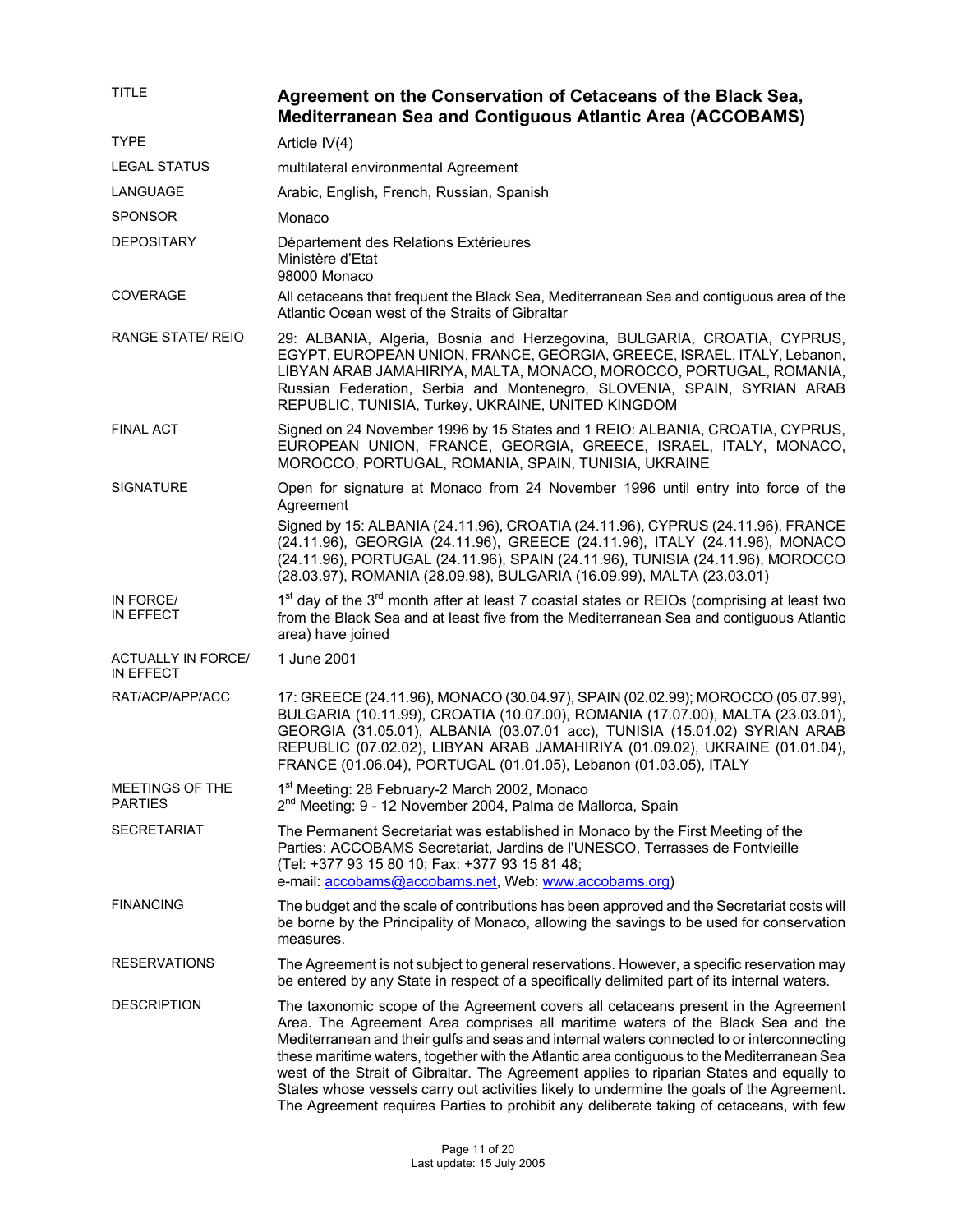clearly-defined exceptions, and to create and maintain a network of specially protected areas to conserve cetaceans. A Conservation Plan specifies the actions, which Parties shall take in the following areas: adoption and enforcement of national legislation, habitat protection, research and monitoring, training and education, responses to emergency situations.

SPECIES EXAMPLES Harbour porpoise, Bottlenose dolphin, Common dolphin, Long-finned pilot whale, Fin whale, Sperm whale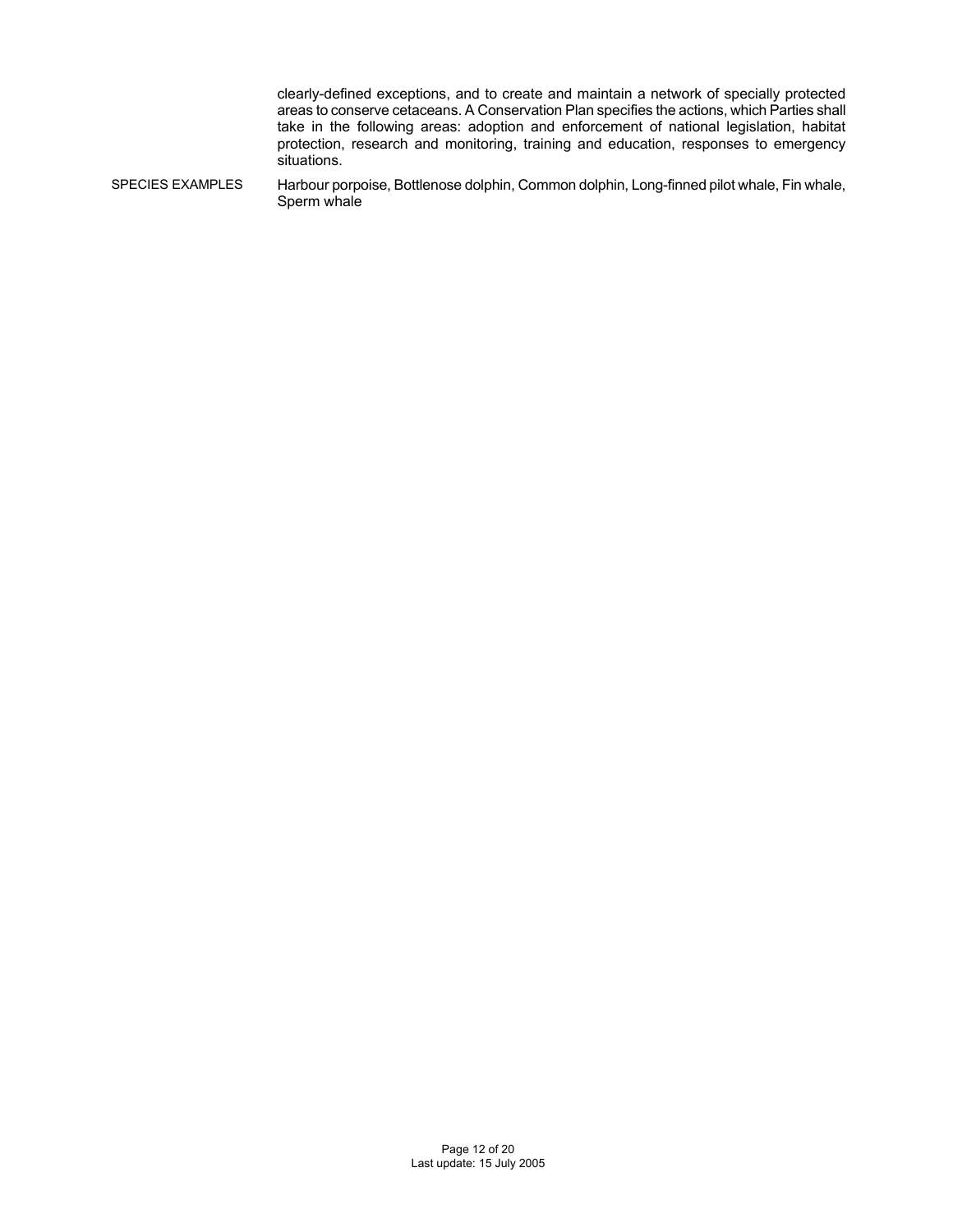| <b>TITLE</b>                           | Agreement on the Conservation of Albatrosses and Petrels (ACAP)                                                                                                                                                                                                                                                                                                                                                                                                                                                                                                                                                                                                                                         |
|----------------------------------------|---------------------------------------------------------------------------------------------------------------------------------------------------------------------------------------------------------------------------------------------------------------------------------------------------------------------------------------------------------------------------------------------------------------------------------------------------------------------------------------------------------------------------------------------------------------------------------------------------------------------------------------------------------------------------------------------------------|
| <b>TYPE</b>                            | Article IV(3)                                                                                                                                                                                                                                                                                                                                                                                                                                                                                                                                                                                                                                                                                           |
| <b>LEGAL STATUS</b>                    | multilateral environmental Agreement                                                                                                                                                                                                                                                                                                                                                                                                                                                                                                                                                                                                                                                                    |
| LANGUAGE                               | English, French, Spanish                                                                                                                                                                                                                                                                                                                                                                                                                                                                                                                                                                                                                                                                                |
| <b>DEPOSITARY</b>                      | Government of Australia                                                                                                                                                                                                                                                                                                                                                                                                                                                                                                                                                                                                                                                                                 |
|                                        | c/o Department of Foreign Affairs and Trade<br>The R G Casey Building<br>John McEwen Crescent<br>Barton ACT 0221<br>Australia<br>Tel: +(61) 2 6261 2636<br>Fax: +(61) 2 6261 2144                                                                                                                                                                                                                                                                                                                                                                                                                                                                                                                       |
| <b>COVERAGE</b>                        | Albatrosses: Diomedea exulans, Diomedea dabbenena, Diomedea antipodensis, Diomedea<br>gibsoni, Diomedea amsterdamensis, Diomedea epomophora, Diomedea sanfordi,<br>Phoebastria irrorata, Thalassarche cauta, Thalassarche steadi, Thalassarche salvini,<br>Thalassarche eremita, Thalassarche bulleri, Thalassarche nov. sp. (platei), Thalassarche<br>chrysostoma, Thalassarche melanophris, Thalassarche impavida, Thalassarche carteri,<br>Thalassarche chlororhynchos, Phoebetria fusca, Phoebetria palpebrat; Petrels:<br>Macronectes giganteus, Macronectes halli, Procellaria aequinoctialis, Procellaria<br>conspicillata, Procellaria parkinsoni, Procellaria westlandica, Procellaria cinerea |
| <b>RANGE STATE/ REIO</b>               | 25: ARGENTINA, AUSTRALIA, Brazil, Canada, CHILE, China, ECUADOR, EUROPEAN<br>UNION, FRANCE, GERMANY, Indonesia, Japan, Republic of Korea, Namibia, NEW<br>ZEALAND, NORWAY, PERU, POLAND, Russian Federation, SOUTH AFRICA, SPAIN,<br>UKRAINE, UNITED KINGDOM, United States of America, URUGUAY                                                                                                                                                                                                                                                                                                                                                                                                         |
| <b>FINAL ACT</b>                       | n/a concluded 2 February 2001 in Cape Town, South Africa                                                                                                                                                                                                                                                                                                                                                                                                                                                                                                                                                                                                                                                |
| <b>SIGNATURE</b>                       | Opened for signature on 19 June 2001                                                                                                                                                                                                                                                                                                                                                                                                                                                                                                                                                                                                                                                                    |
|                                        | Signed by 11: AUSTRALIA (19.06.01), Brazil (19.06.01), CHILE (19.06.01), FRANCE<br>(19.06.01), NEW ZEALAND (19.06.01), PERU (19.06.01), UNITED KINGDOM<br>(19.06.01), SPAIN (30.04.02), ECUADOR (18.02.03), SOUTH AFRICA (06.11.03),<br>ARGENTINA (19.01.04)                                                                                                                                                                                                                                                                                                                                                                                                                                            |
| N FORCE/IN EFFECT                      | 1 <sup>st</sup> day of the 3 <sup>rd</sup> month after at least 5 Range States or regional economic integration<br>organizations have become Parties                                                                                                                                                                                                                                                                                                                                                                                                                                                                                                                                                    |
| <b>ACTUALLY IN FORCE/</b><br>IN EFFECT | 1 February 2004                                                                                                                                                                                                                                                                                                                                                                                                                                                                                                                                                                                                                                                                                         |
| RAT/ACP/APP/ACC                        | 7: AUSTRALIA (04.10.01), NEW ZEALAND (01.11.01), ECUADOR (18.02.03), SPAIN<br>(12.08.03), SOUTH AFRICA (06.11.03), UNITED KINGDOM (02.04.04), PERU (17.05.05)                                                                                                                                                                                                                                                                                                                                                                                                                                                                                                                                           |
| MEETINGS OF THE<br><b>PARTIES</b>      | 1 <sup>st</sup> Meeting: 10-12 November 2004, Hobart, Australia                                                                                                                                                                                                                                                                                                                                                                                                                                                                                                                                                                                                                                         |
| <b>SECRETARIAT</b>                     | The 1 <sup>st</sup> Meeting of the Parties accepted an offer from Australia to host the Secretariat<br>permanently in Hobart. A process for the establishment of the Secretariat was agreed,<br>with Australia to continue to provide the interim Secretariat until the permanent<br>Secretariat is established.<br>Interim Secretariat, Agreement on the Conservation of Albatrosses and Petrels,<br>Australian Antarctic Division, Channel Highway, Kingston Tasmania 7050, Australia<br>Web: www.acap.aq                                                                                                                                                                                             |
| <b>FINANCING</b>                       | A core budget for 2005 and 2006 was agreed at the 1 <sup>st</sup> Meeting of the Parties along with a<br>scale of contributions from the six countries which are currently Parties to ACAP and any<br>new Parties which might ratify during this period. After two years the budget will be<br>revisited.                                                                                                                                                                                                                                                                                                                                                                                               |
| <b>RESERVATIONS</b>                    | The Agreement is not subject to general reservations. However, a specific reservation may<br>be entered by any Range State or REIO in respect of any species covered by the<br>Agreement or any specific provision of the Action Plan.                                                                                                                                                                                                                                                                                                                                                                                                                                                                  |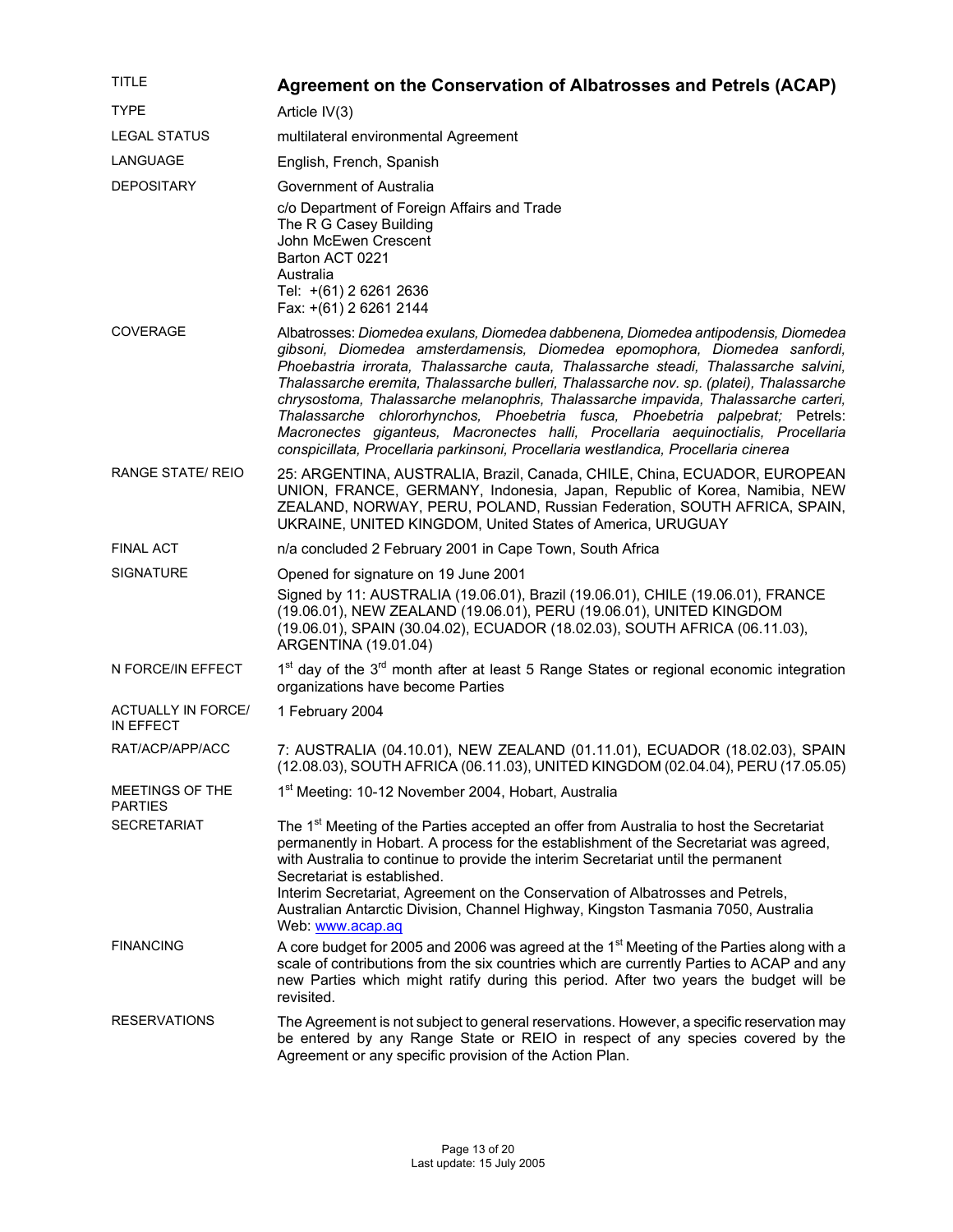| <b>TITLE</b>                               | <b>Memorandum of Understanding concerning Conservation Measures</b><br>for the Siberian Crane (Grus leucogeranus)                                                                                                                                                                                                                                                                                                                                                                                    |
|--------------------------------------------|------------------------------------------------------------------------------------------------------------------------------------------------------------------------------------------------------------------------------------------------------------------------------------------------------------------------------------------------------------------------------------------------------------------------------------------------------------------------------------------------------|
| <b>TYPE</b>                                | Article IV(4)                                                                                                                                                                                                                                                                                                                                                                                                                                                                                        |
| <b>LEGAL STATUS</b>                        | multilateral environmental Memorandum of Understanding                                                                                                                                                                                                                                                                                                                                                                                                                                               |
| LANGUAGE                                   | English                                                                                                                                                                                                                                                                                                                                                                                                                                                                                              |
| <b>DEPOSITARY</b>                          | None specified in Agreement (de facto UNEP/CMS Secretariat)                                                                                                                                                                                                                                                                                                                                                                                                                                          |
| <b>COVERAGE</b>                            | Western, Central, and Eastern Asian populations of Grus leucogeranus                                                                                                                                                                                                                                                                                                                                                                                                                                 |
| <b>RANGE STATE/ REIO</b>                   | 12: Afghanistan, Azerbaijan, China, INDIA, Islamic Republic of Iran, Japan (vagrant),<br>Kazakhstan, MONGOLIA, PAKISTAN, Russian Federation, Turkmenistan, UZBEKISTAN                                                                                                                                                                                                                                                                                                                                |
| <b>SIGNATURE</b>                           | Signed by 10 States (revised MoU): Azerbaijan (13.12.98), INDIA (13.12.98), Islamic<br>Republic of Iran (13.12.98), Kazakhstan (13.12.98), PAKISTAN (13.12.98), Turkmenistan<br>(13.12.98), UZBEKISTAN (13.12.98), China (16.04.99), Russian Federation (04.06.02),<br>MONGOLIA (29.04.04)                                                                                                                                                                                                           |
| IN FORCE/<br><b>IN EFFECT</b>              | The MoU became effective on 1 January 1999, for those two or more Range States having<br>signed. For all others it becomes effective on the 1st day of the 1st month after signature;<br>MoU will remain open for signature indefinitely.                                                                                                                                                                                                                                                            |
| <b>ACTUALLY IN FORCE/</b><br>IN EFFECT     | Original MoU: 1 July 1993; revised version: 1 January 1999                                                                                                                                                                                                                                                                                                                                                                                                                                           |
| RAT/ACP/APP/ACC                            | Not applicable                                                                                                                                                                                                                                                                                                                                                                                                                                                                                       |
| MEETINGS OF THE<br><b>SIGNATORY STATES</b> | 1 <sup>st</sup> Meeting of Range States: May 1995, Moscow, Russian Federation; 2 <sup>nd</sup> Meeting:<br>November 1996, Bharatpur, India; 3 <sup>rd</sup> Meeting: December 1998, Ramsar, Islamic Republic<br>of Iran; 4th Meeting: May 2001, Baraboo, Wisconsin, 5th Meeting: April 2004, Moscow,<br>Russian Federation. Reports are available from the UNEP/CMS Secretariat.                                                                                                                     |
| <b>SECRETARIAT</b>                         | None specified in the MoU. Basic Secretariat services provided by UNEP/CMS.                                                                                                                                                                                                                                                                                                                                                                                                                          |
| <b>FINANCING</b>                           | None specified in the MoU.                                                                                                                                                                                                                                                                                                                                                                                                                                                                           |
| <b>RESERVATIONS</b>                        | Not applicable                                                                                                                                                                                                                                                                                                                                                                                                                                                                                       |
| <b>OTHER</b>                               | Signed also by three cooperating organizations: UNEP/CMS Secretariat (13.12.98),<br>International Crane Foundation (13.12.98) and the Wild Bird Society of Japan (18.05.00).<br>Each Signatory State to designate a competent authority to serve as a contact point; yearly<br>reports on implementation to be submitted to UNEP/CMS by 31 March; comprehensive<br>Species Conservation Plans for the Western, Central and Eastern Populations are available<br>from the CMS Secretariat and online. |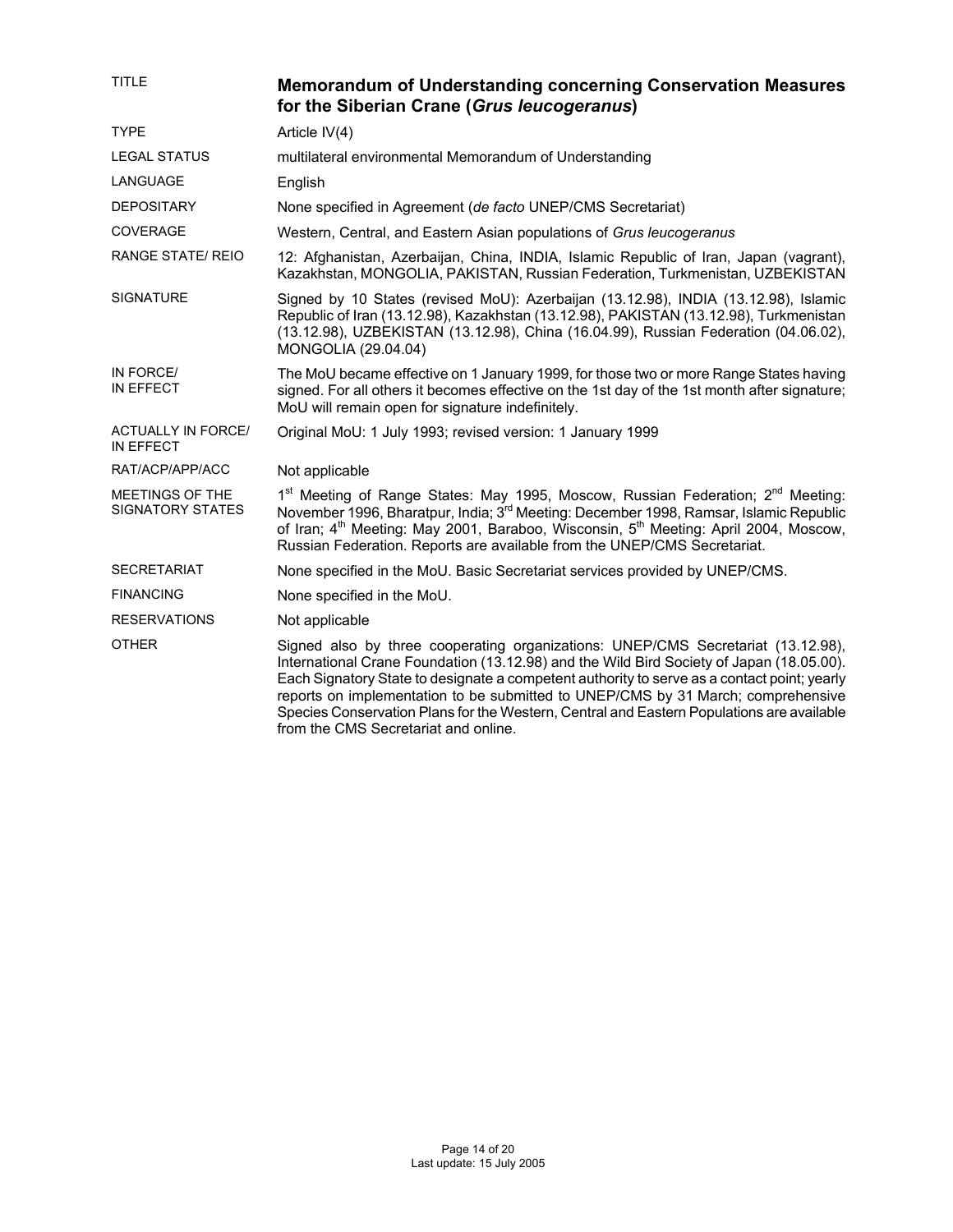| <b>TITLE</b>                               | <b>Memorandum of Understanding concerning Conservation Measures</b><br>for the Slender-billed Curlew (Numenius tenuirostris)                                                                                                                                                                                                                                                                                                                                                                                                                                                                                                                                                                                                                                   |
|--------------------------------------------|----------------------------------------------------------------------------------------------------------------------------------------------------------------------------------------------------------------------------------------------------------------------------------------------------------------------------------------------------------------------------------------------------------------------------------------------------------------------------------------------------------------------------------------------------------------------------------------------------------------------------------------------------------------------------------------------------------------------------------------------------------------|
| <b>TYPE</b>                                | Article IV(4)                                                                                                                                                                                                                                                                                                                                                                                                                                                                                                                                                                                                                                                                                                                                                  |
| <b>LEGAL STATUS</b>                        | multilateral environmental Memorandum of Understanding                                                                                                                                                                                                                                                                                                                                                                                                                                                                                                                                                                                                                                                                                                         |
| LANGUAGE                                   | English                                                                                                                                                                                                                                                                                                                                                                                                                                                                                                                                                                                                                                                                                                                                                        |
| <b>DEPOSITARY</b>                          | None specified in Agreement (de facto UNEP/CMS Secretariat)                                                                                                                                                                                                                                                                                                                                                                                                                                                                                                                                                                                                                                                                                                    |
| <b>COVERAGE</b>                            | Numenius tenuirostris (throughout its potential breeding, migration and wintering range)                                                                                                                                                                                                                                                                                                                                                                                                                                                                                                                                                                                                                                                                       |
| <b>RANGE STATE/ REIO</b>                   | 30: ALBANIA, Algeria, AUSTRIA, Bosnia and Herzegovina, BULGARIA, CROATIA,<br>CYPRUS, EGYPT, EUROPEAN UNION, GEORGIA, GREECE, HUNGARY, Islamic<br>Republic of Iran, Iraq, ITALY, Kazakhstan, MALTA, MOROCCO, Oman, ROMANIA,<br>Russian Federation, Serbia and Montenegro, SPAIN, TUNISIA, Turkey, Turkmenistan,<br>UKRAINE, United Arab Emirates, UZBEKISTAN, Yemen. Numenius tenuirostris might also<br>occur irregularly during the migration period, as vagrants, in the following countries (subject<br>to scientific confirmation): 13: Armenia, Azerbaijan, FRANCE, ISRAEL, JORDAN, Kuwait,<br>Lebanon, LIBYAN ARAB JAMAHIRIYA, REPUBLIC OF MOLDOVA, SAUDI ARABIA,<br>SLOVENIA, SYRIAN ARAB REPUBLIC, THE FORMER YUGOSLAV REPUBLIC OF<br><b>MACEDONIA</b> |
| <b>FINAL ACT</b>                           | Not applicable                                                                                                                                                                                                                                                                                                                                                                                                                                                                                                                                                                                                                                                                                                                                                 |
| <b>SIGNATURE</b>                           | Signed by 18 States: GEORGIA (10.09.94), UZBEKISTAN (10.09.94), HUNGARY<br>(22.09.94), EGYPT (02.12.94), Kazakhstan (02.12.94), ROMANIA (02.12.94), CYPRUS<br>(12.12.94), SPAIN (15.12.94), BULGARIA (06.04.95), CROATIA (02.05.95), ALBANIA<br>(05.05.95), Islamic Republic of Iran (15.05.95), UKRAINE (12.06.95), MOROCCO<br>(15.06.95), Oman (21.11.95), Yemen (10.09.97), GREECE (29.10.97), ITALY (18.04.00)                                                                                                                                                                                                                                                                                                                                             |
| IN FORCE/<br>IN EFFECT                     | Upon signature of the Range States; open for signature indefinitely, effective for all other<br>signatory States on the first day of the first month following the date on which they sign.                                                                                                                                                                                                                                                                                                                                                                                                                                                                                                                                                                    |
| <b>ACTUALLY IN FORCE/</b><br>IN EFFECT     | 10 September 1994                                                                                                                                                                                                                                                                                                                                                                                                                                                                                                                                                                                                                                                                                                                                              |
| RAT/ACP/APP/ACC                            | Not applicable                                                                                                                                                                                                                                                                                                                                                                                                                                                                                                                                                                                                                                                                                                                                                 |
| MEETINGS OF THE<br><b>SIGNATORY STATES</b> | None specified in the MoU                                                                                                                                                                                                                                                                                                                                                                                                                                                                                                                                                                                                                                                                                                                                      |
| <b>SECRETARIAT</b>                         | None specified in the MoU. Basic Secretariat services provided by UNEP/CMS                                                                                                                                                                                                                                                                                                                                                                                                                                                                                                                                                                                                                                                                                     |
| <b>FINANCING</b>                           | None specified in the MoU (apart from financing on a national basis and solicitation of funds<br>from other sources)                                                                                                                                                                                                                                                                                                                                                                                                                                                                                                                                                                                                                                           |
| <b>RESERVATIONS</b>                        | Not applicable                                                                                                                                                                                                                                                                                                                                                                                                                                                                                                                                                                                                                                                                                                                                                 |
| <b>OTHER</b>                               | Signed also by three co-operating organizations: UNEP/CMS Secretariat (15.12.94),<br>BirdLife International (27.02.95) and the International Council for Game and Wildlife<br>Conservation (12.06.95). Each Signatory State to designate a competent authority or<br>authorized scientist to serve as a contact point; yearly reports on implementation to be<br>submitted to UNEP/CMS; longer-term Species Conservation Plan or Action Plan to be<br>elaborated within two years of the date of entry into force.                                                                                                                                                                                                                                             |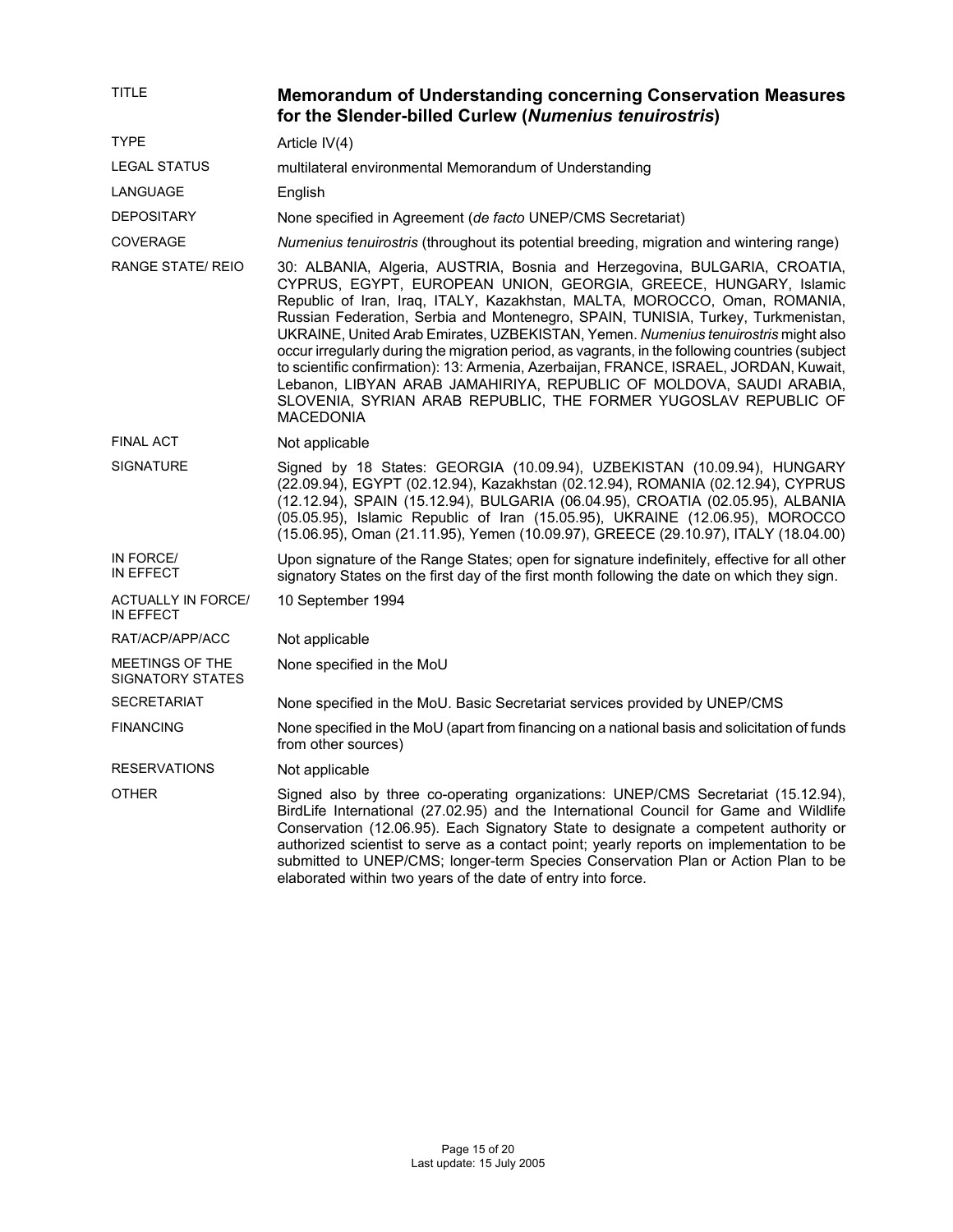| TITLE                                      | <b>Memorandum of Understanding concerning Conservation Measures</b><br>for Marine Turtles of the Atlantic Coast of Africa                                                                                                                                                                                                                                                                                                                                                          |
|--------------------------------------------|------------------------------------------------------------------------------------------------------------------------------------------------------------------------------------------------------------------------------------------------------------------------------------------------------------------------------------------------------------------------------------------------------------------------------------------------------------------------------------|
| <b>TYPE</b>                                | Article IV(4)                                                                                                                                                                                                                                                                                                                                                                                                                                                                      |
| LEGAL STATUS                               | multilateral environmental Memorandum of Understanding                                                                                                                                                                                                                                                                                                                                                                                                                             |
| LANGUAGE                                   | English and French                                                                                                                                                                                                                                                                                                                                                                                                                                                                 |
| <b>DEPOSITARY</b>                          | None specified in the MoU (de facto UNEP/CMS Secretariat)                                                                                                                                                                                                                                                                                                                                                                                                                          |
| <b>COVERAGE</b>                            | Caretta caretta, Chelonia mydas, Dermochelys coriacea, Eretmochelys imbricata,<br>Lepidochelys kempii and Lepidochelys olivacea                                                                                                                                                                                                                                                                                                                                                    |
| RANGE STATE/ REIO                          | 26: Angola, BENIN, CAMEROON, Cape Verde, CONGO, COTE D'IVOIRE, DEMOCRATIC<br>REPUBLIC OF CONGO, Equatorial Guinea, Gabon, GAMBIA, GHANA, GUINEA, GUINEA-<br>BISSAU, LIBERIA, MAURITANIA, MOROCCO, Namibia, NIGERIA, PORTUGAL (Azores,<br>Madeira), SAO TOME AND PRINCIPE, SENEGAL, Sierra Leone, SOUTH AFRICA, SPAIN<br>(Canary Islands), TOGO, UNITED KINGDOM                                                                                                                     |
| <b>FINAL ACT</b>                           | Not applicable                                                                                                                                                                                                                                                                                                                                                                                                                                                                     |
| <b>SIGNATURE</b>                           | Signed by 19 States: BENIN (29.05.99), CONGO (29.05.99), Equatorial Guinea (29.05.99),<br>Gabon (29.05.99), GUINEA (29.05.99), GUINEA BISSAU (29.05.99), MAURITANIA<br>(29.05.99), DEMOCRATIC REPUBLIC OF CONGO (12.11.99), GAMBIA (12.11.99),<br>GHANA (12.11.99), NIGERIA (12.11.99), TOGO (12.11.99), Angola (09.05.02),<br>MOROCCO (09.05.02), SAO TOME AND PRINCIPE (09.05.02), SENEGAL (09.05.02),<br>Sierra Leone (09.05.02), CAMEROON (18.09.02), COTE D'IVOIRE (18.09.02) |
| IN FORCE/<br>IN EFFECT                     | Upon signature of the Range States; open for signature indefinitely, effective for all other<br>signatory States on the first day of the first month following the date on which they sign.                                                                                                                                                                                                                                                                                        |
| <b>ACTUALLY IN FORCE/</b><br>IN EFFECT     | 1 July 1999                                                                                                                                                                                                                                                                                                                                                                                                                                                                        |
| RAT/ACP/APP/ACC                            | Not applicable                                                                                                                                                                                                                                                                                                                                                                                                                                                                     |
| MEETINGS OF THE<br><b>SIGNATORY STATES</b> | 1 <sup>st</sup> Meeting: May 2002, UNEP Headquarters, Nairobi, Kenya                                                                                                                                                                                                                                                                                                                                                                                                               |
| <b>SECRETARIAT</b>                         | None specified in the MoU. Basic Secretariat services provided by UNEP/CMS.                                                                                                                                                                                                                                                                                                                                                                                                        |
| <b>FINANCING</b>                           | None specified in the MoU.                                                                                                                                                                                                                                                                                                                                                                                                                                                         |
| <b>RESERVATIONS</b>                        | Not applicable                                                                                                                                                                                                                                                                                                                                                                                                                                                                     |
| <b>OTHER</b>                               | Signed by UNEP/CMS Secretariat on 29.05.99. Designate a national correspondent to<br>serve as a focal point for the Parties and the Secretariat. Provide to the Secretariat, no later<br>than 30 September of each year, an annual report on implementation of this Memorandum<br>in each of the respective countries. Comprehensive Conservation Plan agreed in May 2002,<br>available from the CMS Secretariat.                                                                  |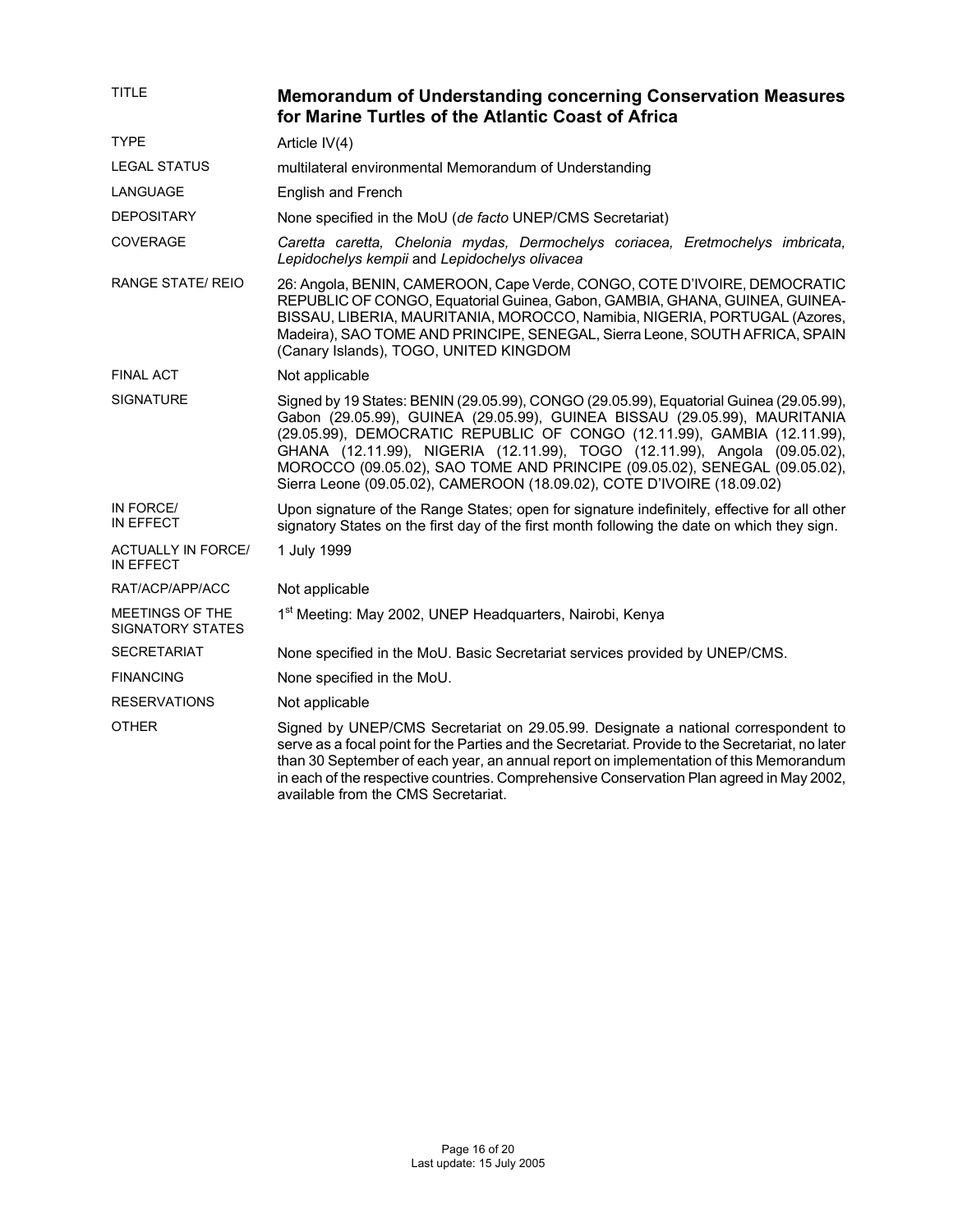| <b>TITLE</b>                                  | Memorandum of Understanding on the Conservation and<br>Management of the Middle-European Population of the Great<br><b>Bustard (Otis tarda)</b>                                                                                                                                                                                |
|-----------------------------------------------|--------------------------------------------------------------------------------------------------------------------------------------------------------------------------------------------------------------------------------------------------------------------------------------------------------------------------------|
| <b>TYPE</b>                                   | Article IV(4)                                                                                                                                                                                                                                                                                                                  |
| <b>LEGAL STATUS</b>                           | multilateral environmental Memorandum of Understanding                                                                                                                                                                                                                                                                         |
| LANGUAGE                                      | English                                                                                                                                                                                                                                                                                                                        |
| <b>DEPOSITARY</b>                             | <b>UNEP/CMS Secretariat</b>                                                                                                                                                                                                                                                                                                    |
| <b>COVERAGE</b>                               | Middle-European populations of the Great bustard, Otis tarda                                                                                                                                                                                                                                                                   |
| <b>RANGE STATE/ REIO</b>                      | 17: ALBANIA, AUSTRIA, Bosnia and Herzegovina, BULGARIA, CROATIA, CZECH<br>REPUBLIC, EUROPEAN UNION, GERMANY, GREECE, HUNGARY, POLAND,<br>REPUBLIC OF MOLDOVA, ROMANIA, SLOVAKIA, SLOVENIA, THE FORMER<br>YUGOSLAV REPUBLIC OF MACEDONIA, UKRAINE                                                                               |
| <b>FINAL ACT</b>                              | Not applicable                                                                                                                                                                                                                                                                                                                 |
| <b>SIGNATURE</b>                              | Opened for signature on 27 June 2000.                                                                                                                                                                                                                                                                                          |
|                                               | Signed by 12 States: ROMANIA (09.09.00), HUNGARY (07.10.00), THE FORMER<br>YUGOSLAV REPUBLIC OF MACEDONIA (07.10.00), REPUBLIC OF MOLDOVA<br>(19.12.00), BULGARIA (16.05.01), GREECE (22.05.01), AUSTRIA (28.11.01),<br>SLOVAKIA (28.11.01), UKRAINE (17.04.02), ALBANIA (18.04.02), CROATIA<br>(04.06.02), GERMANY (18.09.02) |
| IN FORCE/<br>IN EFFECT                        | First day of the month following signature by the fifth Range State; open for signature<br>indefinitely; effective for all other signatory States on the first day of the first month following<br>the date on which they sign.                                                                                                |
| <b>ACTUALLY IN FORCE/</b><br><b>IN EFFECT</b> | 1 June 2001                                                                                                                                                                                                                                                                                                                    |
| RAT/ACP/APP/ACC                               | Not applicable                                                                                                                                                                                                                                                                                                                 |
| MEETINGS OF THE<br><b>SIGNATORY STATES</b>    | 1 <sup>st</sup> Meeting: 17-18 September 2004, Illmitz, Austria                                                                                                                                                                                                                                                                |
| <b>SECRETARIAT</b>                            | <b>UNEP/CMS Secretariat</b>                                                                                                                                                                                                                                                                                                    |
| <b>FINANCING</b>                              | None specified in the MoU                                                                                                                                                                                                                                                                                                      |
| <b>RESERVATIONS</b>                           | Not applicable                                                                                                                                                                                                                                                                                                                 |
| <b>OTHER</b>                                  | Signed also by four co-operating organizations: UNEP/CMS Secretariat (05.10.00) BirdLife<br>International (07.10.00), IUCN - the World Conservation Union (07.10.00), and the<br>International Council for Game and Wildlife Conservation (CIC) (10.10.00).                                                                    |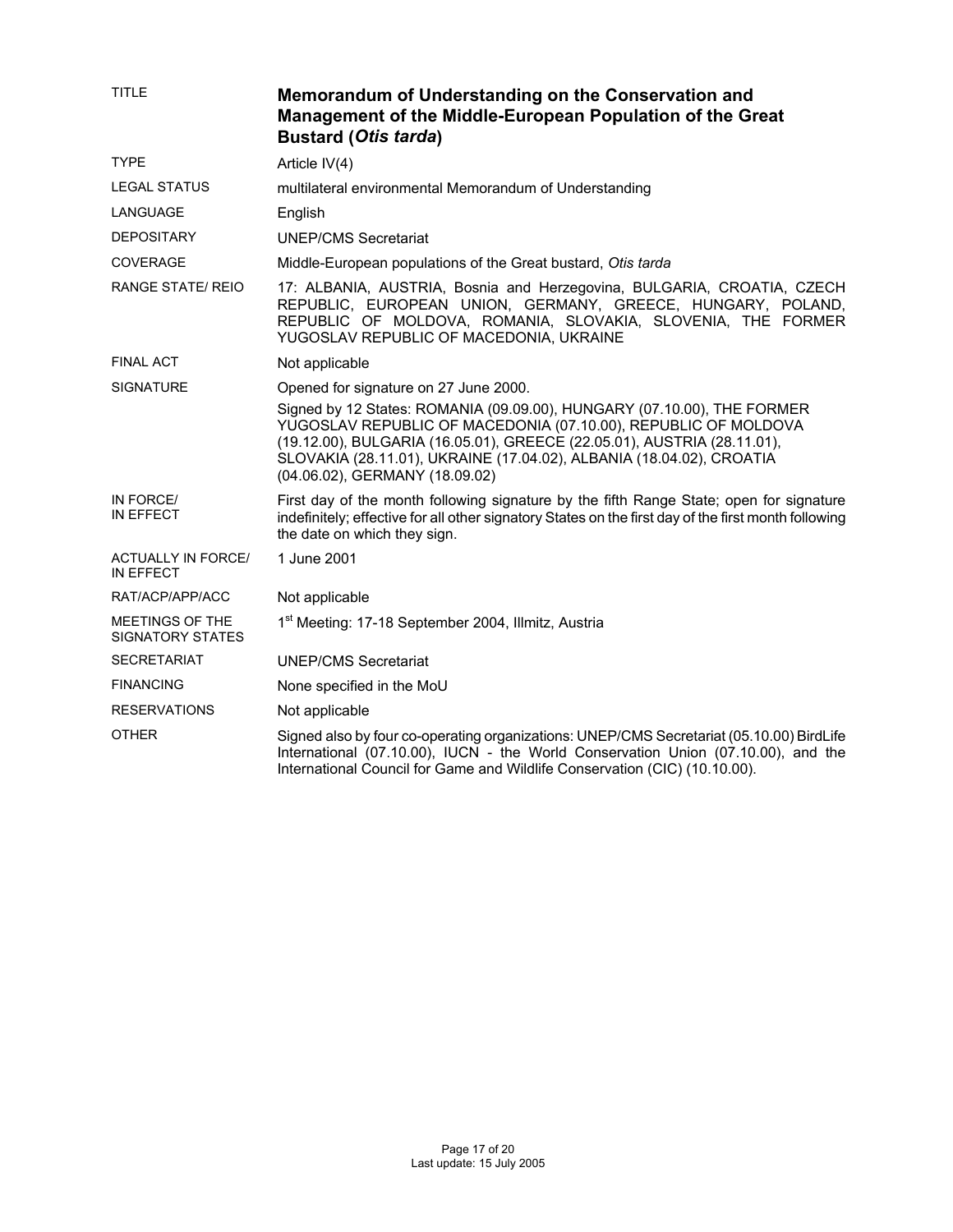| <b>TITLE</b>                               | <b>Memorandum of Understanding concerning Conservation Measures</b><br>for Marine Turtles of the Indian Ocean and South-East Asia                                                                                                                                                                                                                                                                                                                                                                                                                                                                         |
|--------------------------------------------|-----------------------------------------------------------------------------------------------------------------------------------------------------------------------------------------------------------------------------------------------------------------------------------------------------------------------------------------------------------------------------------------------------------------------------------------------------------------------------------------------------------------------------------------------------------------------------------------------------------|
| <b>TYPE</b>                                | Article IV(4)                                                                                                                                                                                                                                                                                                                                                                                                                                                                                                                                                                                             |
| <b>LEGAL STATUS</b>                        | multilateral environmental Memorandum of Understanding                                                                                                                                                                                                                                                                                                                                                                                                                                                                                                                                                    |
| LANGUAGE                                   | English, Arabic, French                                                                                                                                                                                                                                                                                                                                                                                                                                                                                                                                                                                   |
| <b>DEPOSITARY</b>                          | <b>UNEP/CMS Secretariat</b>                                                                                                                                                                                                                                                                                                                                                                                                                                                                                                                                                                               |
| <b>COVERAGE</b>                            | Caretta caretta, Lepidochelys olivacea, Chelonia mydas, Eretmochelys imbricata,<br>Dermochelys coriacea, Natator depressus (covering waters and coastal States of the Indian<br>Ocean and South-East Asia and adjacent seas, extending eastwards to the Torres Strait)                                                                                                                                                                                                                                                                                                                                    |
| <b>RANGE STATE/ REIO</b>                   | 41: AUSTRALIA, Bahrain, Bangladesh, Brunei Darussalam, Cambodia, Comoros,<br>DJIBOUTI, EGYPT, ERITREA, FRANCE, INDIA, Indonesia, Islamic Republic of Iran,<br>JORDAN, KENYA, Kuwait, Madagascar, Malaysia, Maldives, MAURITIUS, Mozambique,<br>Myanmar, Oman, PAKISTAN, Papua New Guinea, PHILIPPINES, Qatar, SAUDI ARABIA,<br>SEYCHELLES, Singapore, SOMALIA, SOUTH AFRICA, SRI LANKA, Sudan, Thailand,<br>Timor-Leste, United Arab Emirates, UNITED REPUBLIC OF TANZANIA, UNITED<br>KINGDOM, Viet Nam, Yemen. The United States of America is also participating in the<br>Memorandum of Understanding. |
| <b>FINAL ACT</b>                           | Not applicable                                                                                                                                                                                                                                                                                                                                                                                                                                                                                                                                                                                            |
| <b>SIGNATURE</b>                           | Signed by 22 States: AUSTRALIA (23.06.01), Comoros (23.06.01), Islamic Republic of Iran<br>(23.06.01), Myanmar (23.06.01), PHILIPPINES (23.06.01), SRI LANKA (23.06.01), UNITED<br>REPUBLIC OF TANZANIA (23.06.01), United States of America (23.06.01), Viet Nam<br>(24.07.01), UNITED KINGDOM (27.03.02), KENYA (09.05.02), MAURITIUS (12.07.02),<br>Cambodia (12.12.02), Madagascar (22.01.03), SEYCHELLES (22.01.03), Bangladesh<br>(23.10.03), Oman (16.03.04), JORDAN (18.03.04), Thailand (15.05.04), PAKISTAN<br>(12.07.04), SOUTH AFRICA (22.02.05), Indonesia (31.03.05)                        |
| IN FORCE/<br>IN EFFECT                     | First day of the third month following signature by the second State; open for signature<br>indefinitely, effective for all other signatory States on the first day of the first month following<br>the date on which they sign.                                                                                                                                                                                                                                                                                                                                                                          |
| ACTUALLY IN FORCE/<br>IN EFFECT            | 1 September 2001                                                                                                                                                                                                                                                                                                                                                                                                                                                                                                                                                                                          |
| RAT/ACP/APP/ACC                            | Not applicable                                                                                                                                                                                                                                                                                                                                                                                                                                                                                                                                                                                            |
| MEETINGS OF THE<br><b>SIGNATORY STATES</b> | 1 <sup>st</sup> Meeting: 22-24 January 2003, Bangkok, Thailand.<br>2 <sup>nd</sup> Meeting: 16-19 March 2004, Bangkok                                                                                                                                                                                                                                                                                                                                                                                                                                                                                     |
| <b>SECRETARIAT</b>                         | The Secretariat of the MoU was formally established in April 2003. Through an<br>arrangement agreed by UNEP and the Signatory States to the MoU, the Secretariat is co-<br>located with the UNEP Regional Office for Asia-Pacific in Bangkok:<br>IOSEA Marine Turtle MoU Secretariat, c/o UNEP Regional Office for Asia and the Pacific<br>10th Floor, United Nations Building, Rajdamnern Avenue, Bangkok 10200, Thailand<br>Tel: +(662) 288 1471; Fax: +(662) 280 3829;<br>E-mail: iosea@un.org, Web: www.ioseaturtles.org                                                                              |
| <b>FINANCING</b>                           | Voluntary contributions from the Governments of Australia, France, United Kingdom and<br>United States of America; as well as UNEP/DEC, UNEP/ROAP and CMS Trust Fund.                                                                                                                                                                                                                                                                                                                                                                                                                                     |
| <b>RESERVATIONS</b>                        | Not applicable                                                                                                                                                                                                                                                                                                                                                                                                                                                                                                                                                                                            |
| <b>OTHER</b>                               | Signed by UNEP/CMS Secretariat on 23.06.01. Advisory Committee established in January<br>2003.                                                                                                                                                                                                                                                                                                                                                                                                                                                                                                            |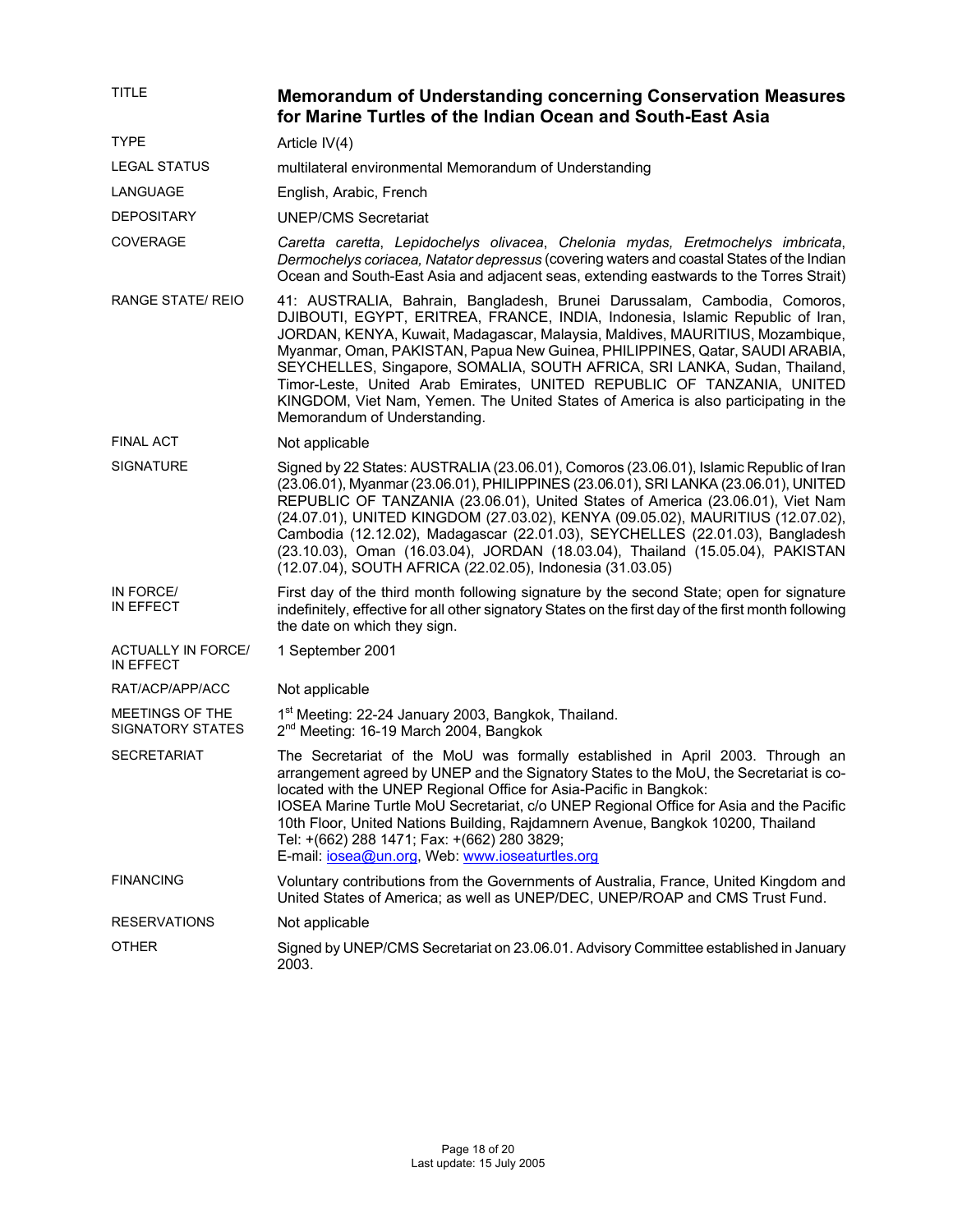| <b>TITLE</b>                                  | Memorandum of Understanding concerning Conservation and<br><b>Restoration of the Bukhara Deer (Cervus elaphus bactrianus)</b>                                                                                   |
|-----------------------------------------------|-----------------------------------------------------------------------------------------------------------------------------------------------------------------------------------------------------------------|
| <b>TYPE</b>                                   | Article $IV(4)$                                                                                                                                                                                                 |
| <b>LEGAL STATUS</b>                           | multilateral environmental Memorandum of Understanding                                                                                                                                                          |
| <b>LANGUAGE</b>                               | English, Russian                                                                                                                                                                                                |
| <b>DEPOSITARY</b>                             | <b>UNEP/CMS Secretariat</b>                                                                                                                                                                                     |
| <b>COVERAGE</b>                               | Cervus elaphus bactrianus                                                                                                                                                                                       |
| <b>RANGE STATE/ REIO</b>                      | 4: Kazakhstan, TAJIKISTAN, Turkmenistan, UZBEKISTAN                                                                                                                                                             |
| <b>FINAL ACT</b>                              | Not applicable                                                                                                                                                                                                  |
| <b>SIGNATURE</b>                              | Signed by 4 States: Kazakhstan (16.05.02), TAJIKISTAN (16.05.02), Turkmenistan<br>(16.05.02), UZBEKISTAN (18.09.02)                                                                                             |
| IN FORCE/<br>IN EFFECT                        | Immediately following signature by the second State; open for signature indefinitely;<br>effective for all other signatory States on the first day of the first month following the date<br>on which they sign. |
| <b>ACTUALLY IN FORCE/</b><br><b>IN EFFECT</b> | 16 May 2002                                                                                                                                                                                                     |
| RAT/ACP/APP/ACC                               | Not applicable                                                                                                                                                                                                  |
| MEETINGS OF THE<br><b>SIGNATORY STATES</b>    | Meetings to be convened regularly to assess implementation by or in consultation with<br>the UNEP/CMS Secretariat                                                                                               |
| <b>SECRETARIAT</b>                            | <b>UNEP/CMS Secretariat</b>                                                                                                                                                                                     |
| <b>FINANCING</b>                              | Voluntary contributions                                                                                                                                                                                         |
| <b>RESERVATIONS</b>                           | Not applicable                                                                                                                                                                                                  |
| <b>OTHER</b>                                  | Signed also by tree co-operating organizations: UNEP/CMS Secretariat (16.05.02),<br>WWF International (16.05.02) and the International Council for Game and Wildlife<br>Conservation (CIC) (26.09.02)           |